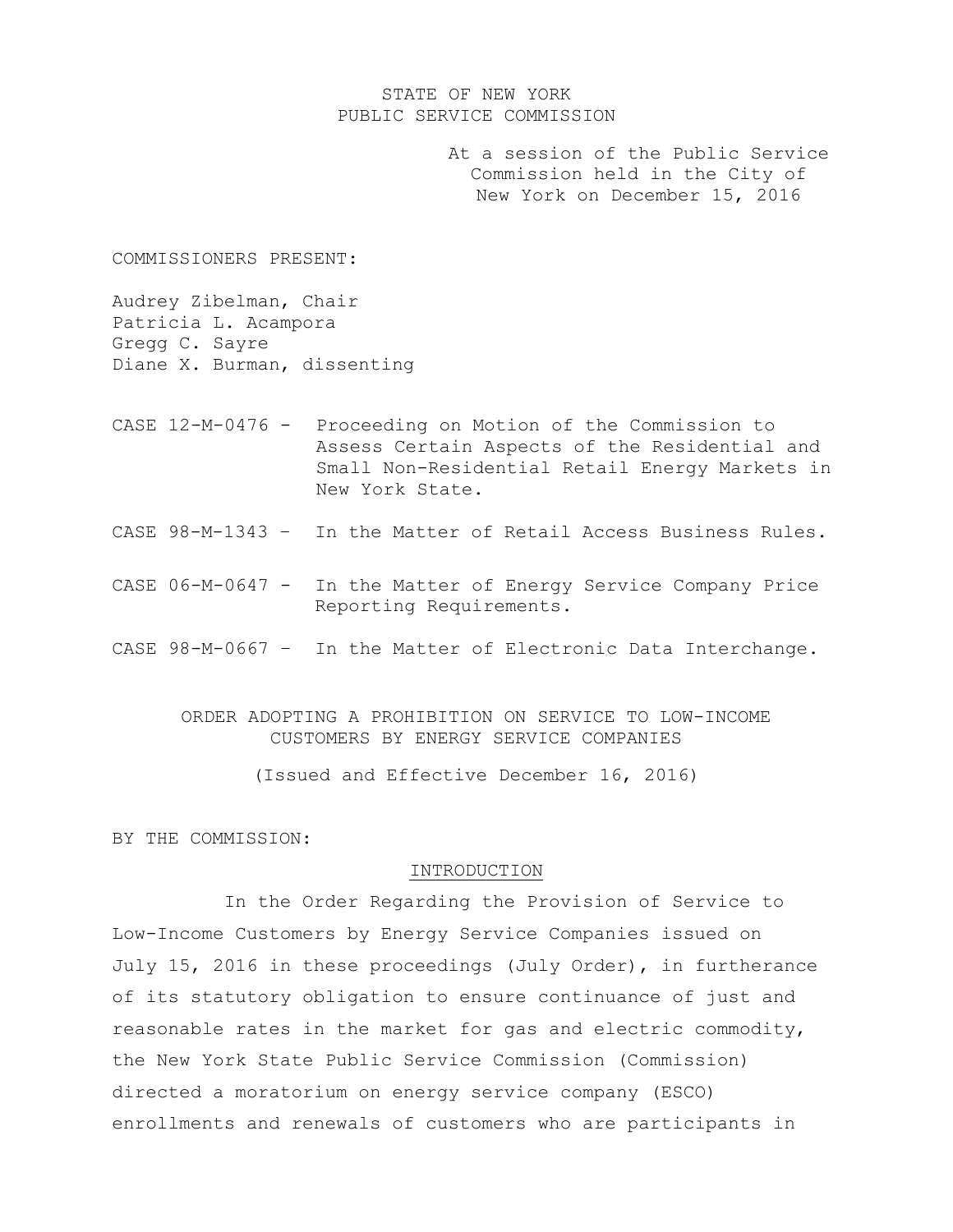$\overline{a}$ 

utility low-income assistance programs (Assistance Program Participant, or APP).<sup>1</sup> After years of investigation and numerous thwarted attempts to address the persistent, unresolved problem of ESCO overcharges to residential customers in general and the specific issues arising from overcharges to APPs, the July Order took necessary measures to protect APPs and prevent the diminution of financial assistance provided to those customers.

Those protections were upheld in the Commission's Order on Rehearing and Providing Clarification (September Order), issued September 19, 2016.<sup>2</sup> One issue raised on rehearing was the July Order's compliance with the requirements of the State Administrative Procedure Act (SAPA). In the September Order, the Commission readopted the moratorium on an emergency basis in order to: 1) ensure that the essential consumer protections directed would be implemented in the intended timeframe and before the onset of the 2016 heating season; and 2) provide an additional opportunity for parties to comment on the moratorium, particularly its term and the conditions for lifting it.

Following the issuance of the September Order the National Energy Marketers Association (NEM) and the Retail Energy Supply Association (RESA) sought injunctive relief in the New York State Supreme Court.<sup>3</sup> A temporary restraining order was issued on September 28, 2016 staying the July and September

<sup>1</sup> Case 12-M-0476, et al., Retail Access, Order Regarding the Provision of Service to Low-Income Customers by Energy Service Companies (issued July 15, 2016).

 $2$  Case 12-M-0476, et al., supra, Order on Rehearing and Providing Clarification (issued September 19, 2016).

<sup>3</sup> National Energy Marketers Association et al. v. New York Public Service Commission, Alb. Co. Index No. 5680-16; Retail Energy Supply Association v. New York Public Service Commission et al., Alb. Co. Index No. 05693-16.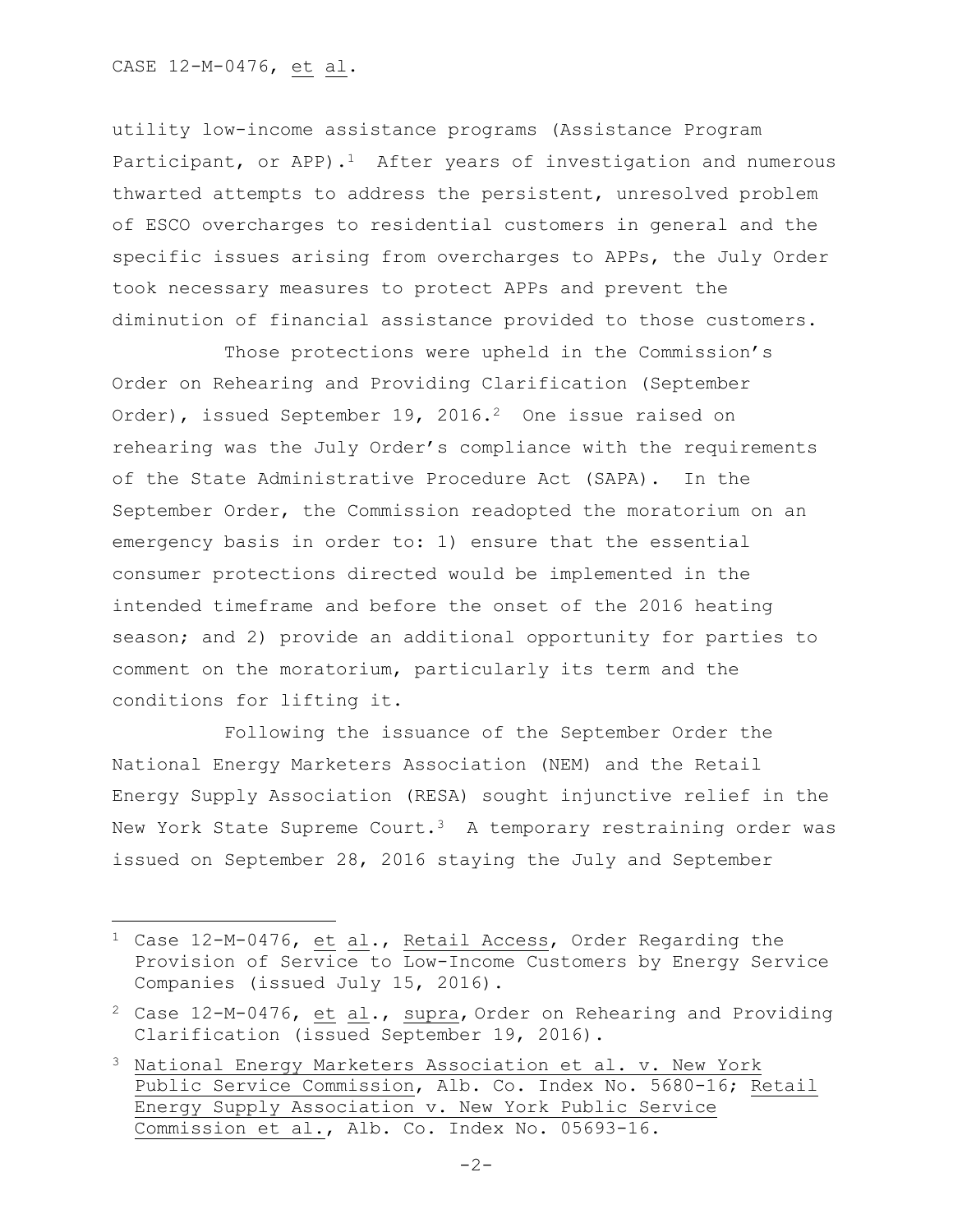Orders, based largely on SAPA.4 Now, following a full statutory notice and comment period, the Commission acts on a nonemergency basis to reaffirm the necessity of these protections. In light of the persistent ESCO failure to address (or even apparently to acknowledge) the problem of overcharges to APP customers and the resulting diminution of financial assistance to those customers, by this Order, the moratorium on ESCO service to APP customers directed in the July and September Orders is converted to a permanent prohibition on ESCO service to APPs.

Further, the Department of Public Service is actively pursuing reforms to the retail market for mass-market customers.<sup>5</sup> Through this process, the Commission will evaluate the products and service to be offered to mass-market customers, including energy related value-added products or services, as part of its broader effort to ensure just and reasonable rates for retail access customers. However, a prohibition on ESCO service to APPs is necessary now in order to protect those customers who receive a subsidy on their energy bill, as well as those taxpayers and ratepayers who fund the programs that provide those subsidies. The Commission may revisit the issue of ESCO

<sup>4</sup> Importantly, both the Utility Intervention Unit of the New York Department of State and the New York State Attorney General's office have supported the Commission's efforts to prohibit ESCO service to APP customers; see Memorandum of Law of Amici Curiae Office of the Attorney General and Utility Intervention Unit of the New York State Department of State, Alb. Co. Index No. 5680-16 and Alb. Co. Index No. 05693-16, November 14, 2016.

<sup>5</sup> The Secretary recently issued a procedural Notice in Case 15-M-0127, et al., supra, Notice of Evidentiary and Collaborative Tracks and Deadline for Initial Testimony and Exhibits (issued December 2, 2016) (December Notice).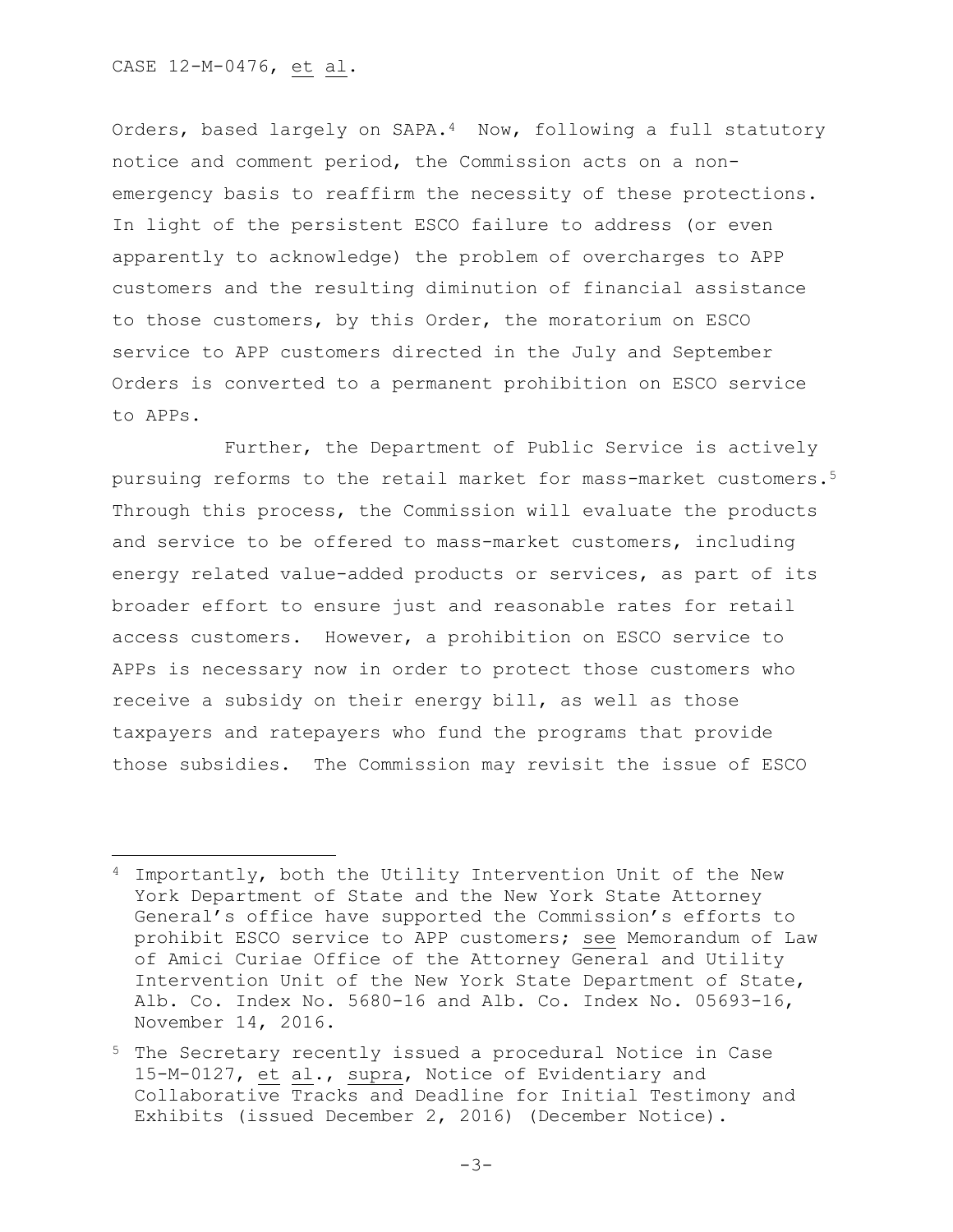l

service to APPs in the future once the broader concerns with the retail market for mass-market customers have been resolved.

#### BACKGROUND

Since 2012, the Commission has recognized that the objective of ratepayer-funded low-income assistance programs administered by the utilities, which augment taxpayer funds that provide financial assistance to utility customers through HEAP, are being subverted by ESCO service to APPs, and has repeatedly acted to address this critical problem.<sup>6</sup> These significant ratepayer and taxpayer funds are employed to reduce bills that have been inflated by the comparatively higher priced gas and electricity. The higher prices charged by ESCOs diminishes the value of the assistance provided to the APP and thereby undermines the State's energy affordability goals and imposes an unfair burden on other ratepayers and taxpayers.

In order to resolve these issues, in 2014 the Commission ordered ESCOs to develop lower-cost alternatives for APP customers and required that when serving a APP, the ESCO must provide a product that either (1) offers a guaranteed savings compared to when the customer would have paid under full utility service, or (2) included an energy related value-added (ERVA) products or services that is designed to reduce the customer's overall bill. Subsequently, the Commission directed Department of Public Service Staff (Staff) to lead a collaborative to address implementation issues concerning this

 $6$  Case 12-M-0476, et al., supra, Order Instituting Proceeding and Seeking Comments Regarding the Operation of the Retail Energy Markets in New York State (issued October 19, 2012); Order Taking Actions to Improve the Residential and Small Non-Residential Retail Access Markets (issued February 25, 2014) (February 2014 Order); Order Granting and Denying Petitions for Rehearing in Part (issued February 6, 2015) (February 2015 Order).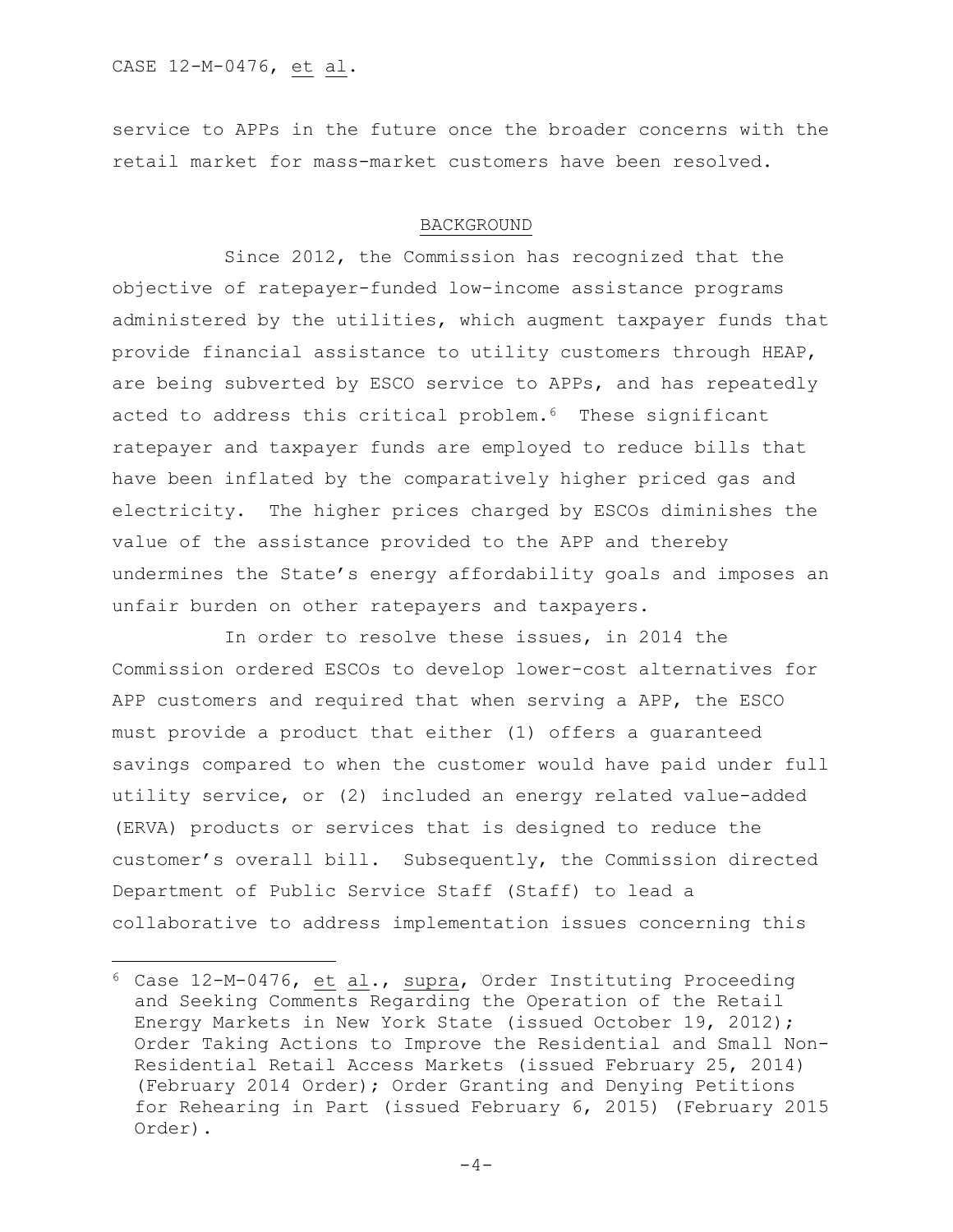requirement. A Report of the Low-Income Collaborative was issued for comment on November 5, 2015 (Collaborative Report).<sup>7</sup> The Collaborative was unable to reach a resolution of the issues identified in the February 2015 Order. Specifically, the collaborative effort revealed that no qualifying cost-saving value-added products could be identified and that ESCOs were generally unable, or unwilling, to provide guaranteed price savings to APP customers. Strikingly, nowhere in the collaborative process or the comments following that process did the ESCOs directly dispute that, as a general proposition, ESCO APP customers pay more than utility APP customers.

Moreover, the Commission recently renewed its commitment to assist financially vulnerable customers struggling to pay their energy bills. In a May 20, 2016 Order, the Commission expanded low-income assistance programs by creating a target to limit the energy burden (i.e., the percent of annual income spent on energy) to no more than 6% for low-income households.8 These improved protections will require greater subsidies from ratepayers and, thus, escalate the need to ensure that the value of those subsidies is fully experienced by the customers that need them.

Given the ESCO community's resistance and rejection of all efforts to protect the State's most economically vulnerable energy consumers, and in accordance with its statutory obligation to ensure that rates remain just and reasonable in competitive markets, the Commission took necessary affirmative action in the July and September Orders by imposing a temporary

<sup>7</sup> Case 12-M-0476, et al., supra, Report of the Collaborative Regarding Protections for Low Income Customers of Energy Service Companies (November 5, 2015).

<sup>8</sup> Case 14-M-0565, Energy Affordability for Low Income Utility Customers, Order Adopting Low Income Program Modifications and Directing Utility Filings (issued May 20, 2016).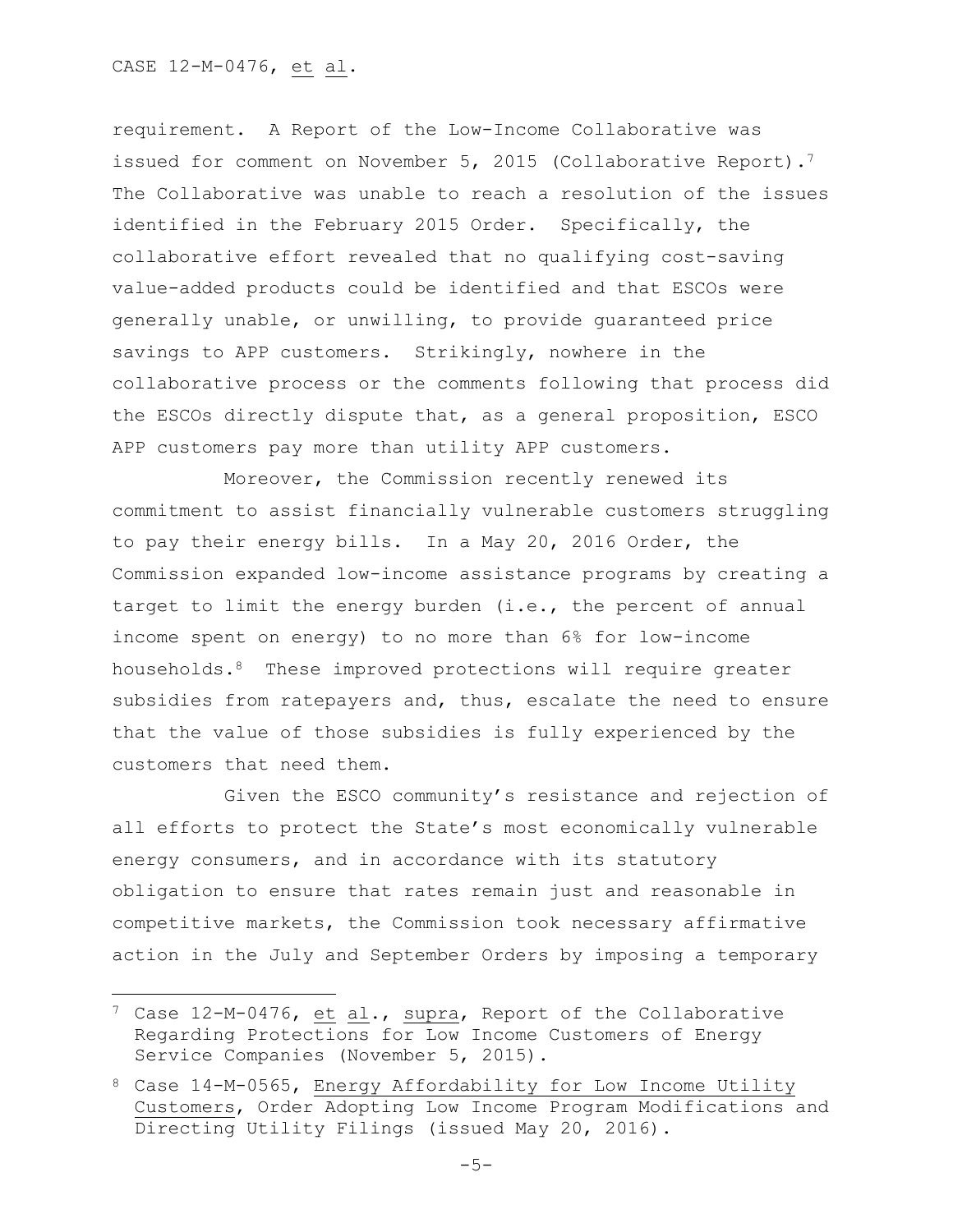$\overline{a}$ 

moratorium on ESCO enrollments and renewals of APPs. As part of its ongoing investigation into the retail market, Staff received updated utility bill calculations<sup>9</sup> which only corroborated the bill calculations relied on in previous Commission orders.10 The bill calculations Staff has relied upon throughout this proceeding are obtained from the utilities. The utility billing systems can compare what a customer paid to the utility for distribution services and ESCO commodity to what the customer would have paid if he or she were a full service customer of the utility.<sup>11</sup> Bill comparison data demonstrates that unsuspecting retail customers, and particularly APPs, are too often and unwittingly paying more for retail electric and gas services when they purchase them from a competitive supplier as opposed to remaining with a utility. Indeed, the foundational concern with ESCOs charging higher prices than utilities has not been resolved; instead, it has persisted and become more egregious. This most recent data compiled by Staff shows that between

<sup>9</sup> Case 12-M-0476, et al., supra, See Reports filed by: New York State Electric & Gas Corporation and Rochester Gas and Electric Corporation (filed October 18, 20, and 26, 2016); Orange and Rockland Utilities, Inc. (filed October 19, 2016); Consolidated Edison Company of New York, Inc. (filed October 19, 2016); National Fuel Gas Distribution Corporation (filed October 19, 2016); Key Span Gas East Corp, Niagara Mohawk Power Corporation, and the Brooklyn Union Gas Company d/b/a National Grid (filed October 13, 2016); and Central Hudson Gas & Electric Corporation (filed October 13, 2016).

 $10$  See Case 12-M-0476, et al., supra, Office of the Attorney General Reply to Petitions for Rehearing (June 16, 2014); and February 2014 Order at 5-6, 10-12; and February 2015 Order at  $4-6$ .

<sup>11</sup> Utilities are required by regulation to maintain billing systems which can calculate the amount an ESCO customer would have paid as a bundled utility customer in order to implement the reconnection of service to an account that was terminated under the Home Energy Fair Practices Act (HEFPA); to Public Service Law (PSL) §32(5)(d), and 16 NYCRR §11.9(c)(6).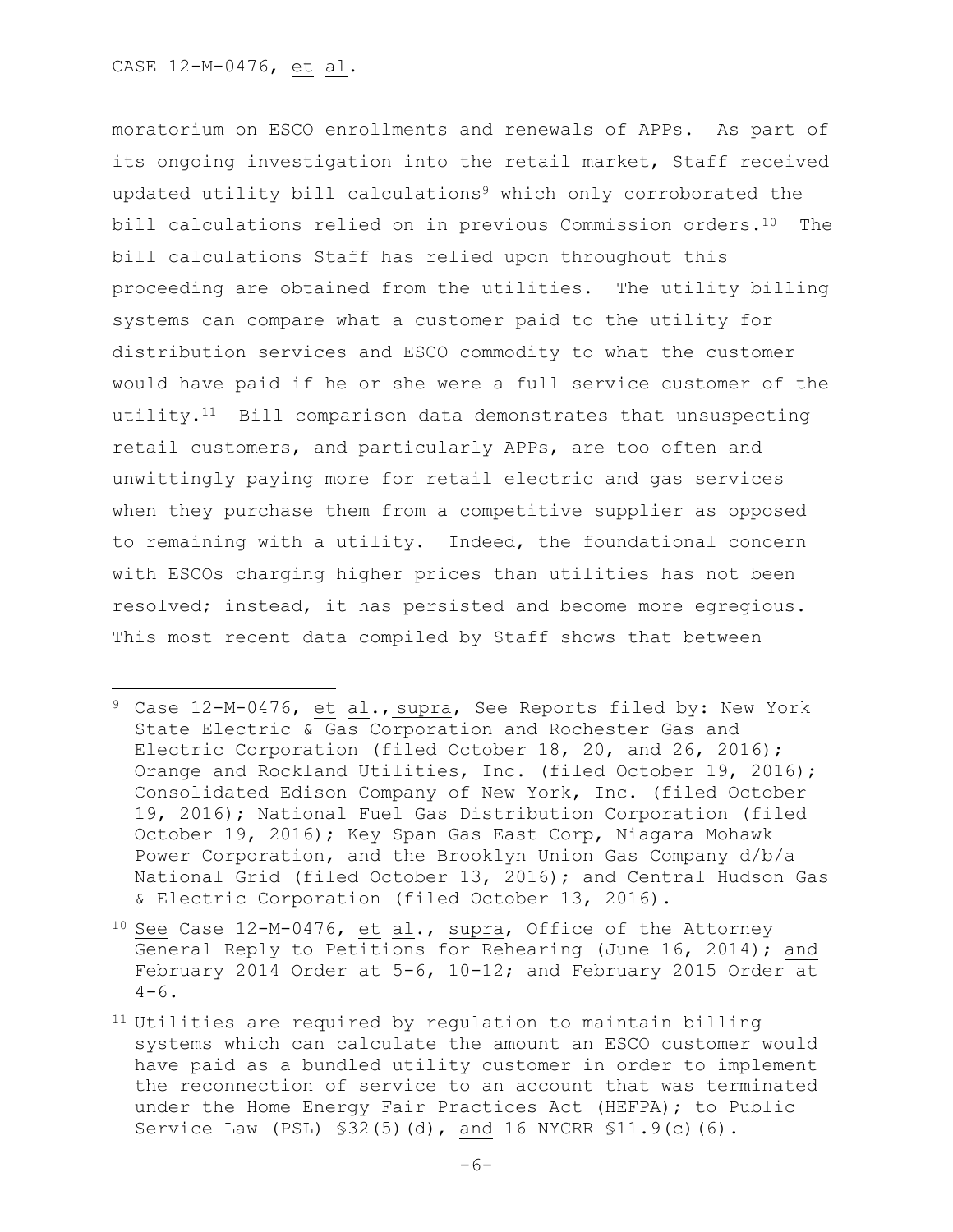CASE 12-M-0476, et al.

January 2014 and June 2016, New York State residential (and in some instances small commercial) customers who chose to take service from an ESCO paid over \$817 million more than if they had taken full utility service. Similarly, APPs who chose to take service from an ESCO paid almost \$96 million more over the same period. Thus, while the Commission continues its efforts to reform the retail market for all mass-market customers, it is imperative that the harm to all customers, particularly to APPs, resulting from ESCO service to APPs be ended immediately.

## NOTICE OF PROPOSED RULE MAKING

Pursuant to the State Administrative Procedure Act (SAPA) §202(1), a Notice of Proposed Rulemaking was published in the State Register on October 5, 2016 [SAPA No. 12-M-0476SP14]. The time for submission of comments pursuant to the SAPA Notice expired on November 21, 2016. Comments were received from NEM and are discussed below.<sup>12</sup>

### DISCUSSION

### Statutory and Regulatory Framework

 $\overline{\phantom{a}}$ 

The Commission has broad legal authority to oversee ESCOs, pursuant to its jurisdiction in Articles 1 and 2 of the Public Service Law (PSL).<sup>13</sup> In addition, the Commission has

<sup>12</sup> Blue Rock Energy Inc., Residents Energy, LLC, and Verde Energy USA New York, LLC also filed letters in support of the NEM comments.

<sup>13</sup> See PSL §5 (Commission's broad statutory grant of authority over the sale of natural gas and electricity); see also Case 98-M-1343, supra, Order Adopting Amendments to the Uniform Business Practices, Granting in Part Petition on Behalf of Customers and Rejecting National Fuel Gas Distribution Corporation's Tariff Filing at 10 (issued October 27, 2008) (2008 Order); PSL §53 (stating Article 2 of the PSL applies to "any entity that, in any manner, sells or facilitates the sale or furnishing of gas or electricity to residential customers").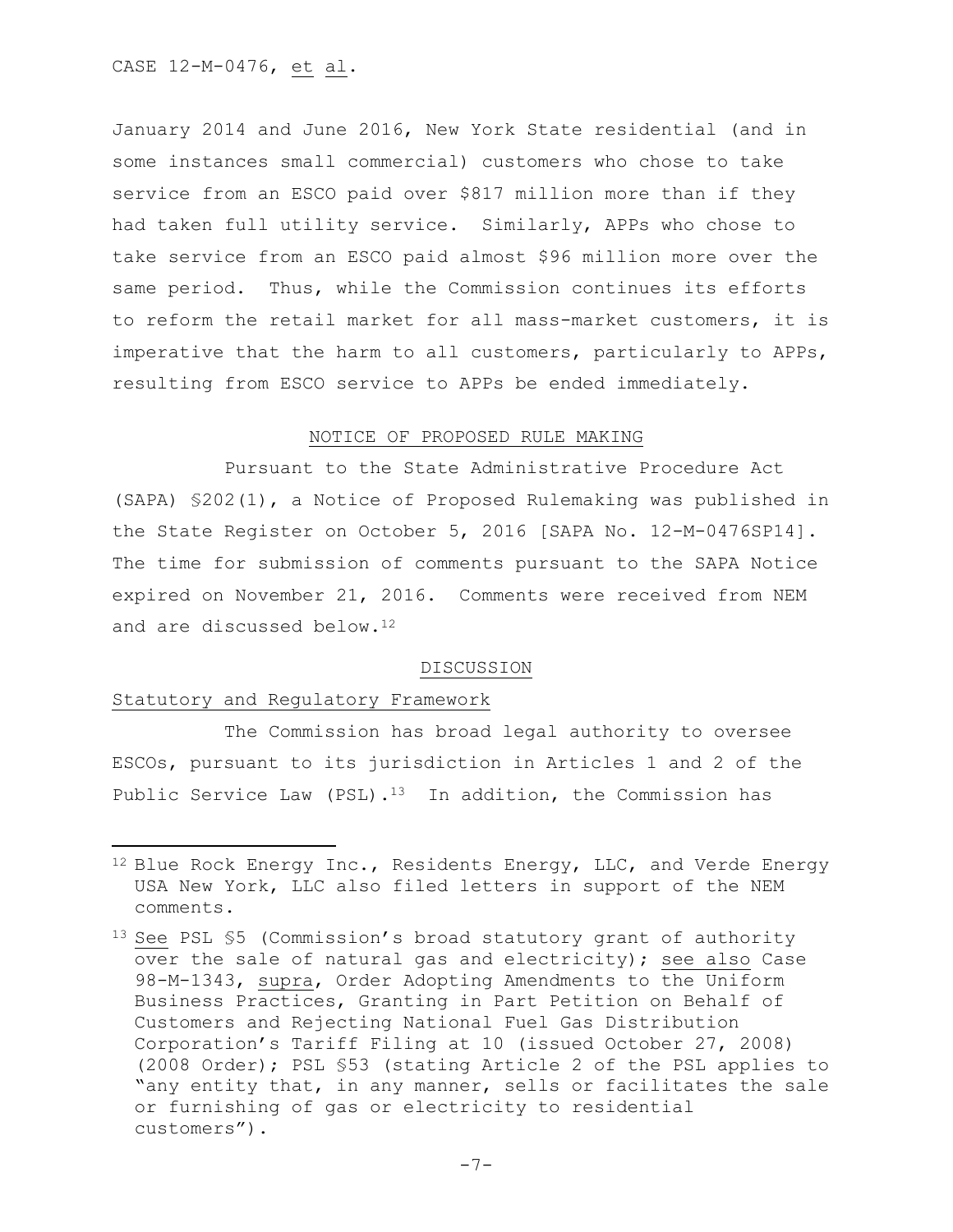authority over the tariffed rules and regulations of electric and gas distribution utilities, and has placed conditions on when the distribution utilities may allow ESCOs to use utility infrastructure to distribute electricity and natural gas to ESCO customers.14 Therefore, the Commission has jurisdiction and authority to establish and modify the conditions under which ESCOs may offer electric and gas commodity service to customers.

ESCO eligibility requirements were originally created in Opinion  $97-5$ ,  $15$  and were reflected in the Uniform Business Practices (UBP) in 2003.<sup>16</sup> In both instances, the authority under PSL §66(5) was used to direct the distribution utilities to incorporate the applicable requirements in their respective tariffs. Since the eligibility requirements were originally established, those criteria have been amended on a number of occasions. For example, in 2003, ESCOs were required to submit sample standard customer agreements in order to be deemed eligible to provide electricity and/or natural gas in New York.<sup>17</sup> In adopting ESCO eligibility requirements, the Commission stated that such requirements are necessary to ensure that ESCOs provide consumer protections, to give the public confidence in ESCOs, to ensure competency of providers, to protect system reliability and to oversee development of the market.<sup>18</sup> Eligibility requirements

l

<sup>14</sup> PSL §66(5).

<sup>15</sup> Case 94-E-0952, In the Matter of Competitive Opportunities Regarding Electric Service, Opinion and Order Establishing Regulatory Policies for the Provision of Retail Energy Services (issued May 19, 1997) (Opinion 97-5); Opinion and Order Deciding Petitions for Clarification and Rehearing (issued November 18, 1997) (Opinion 97-17).

<sup>16</sup> Case 98-M-1343, In the Matter of Retail Access Business Rules, Order Adopting Revised Uniform Business Practices (issued November 21, 2003).

 $17$  Id.

<sup>18</sup> Opinion 97-5.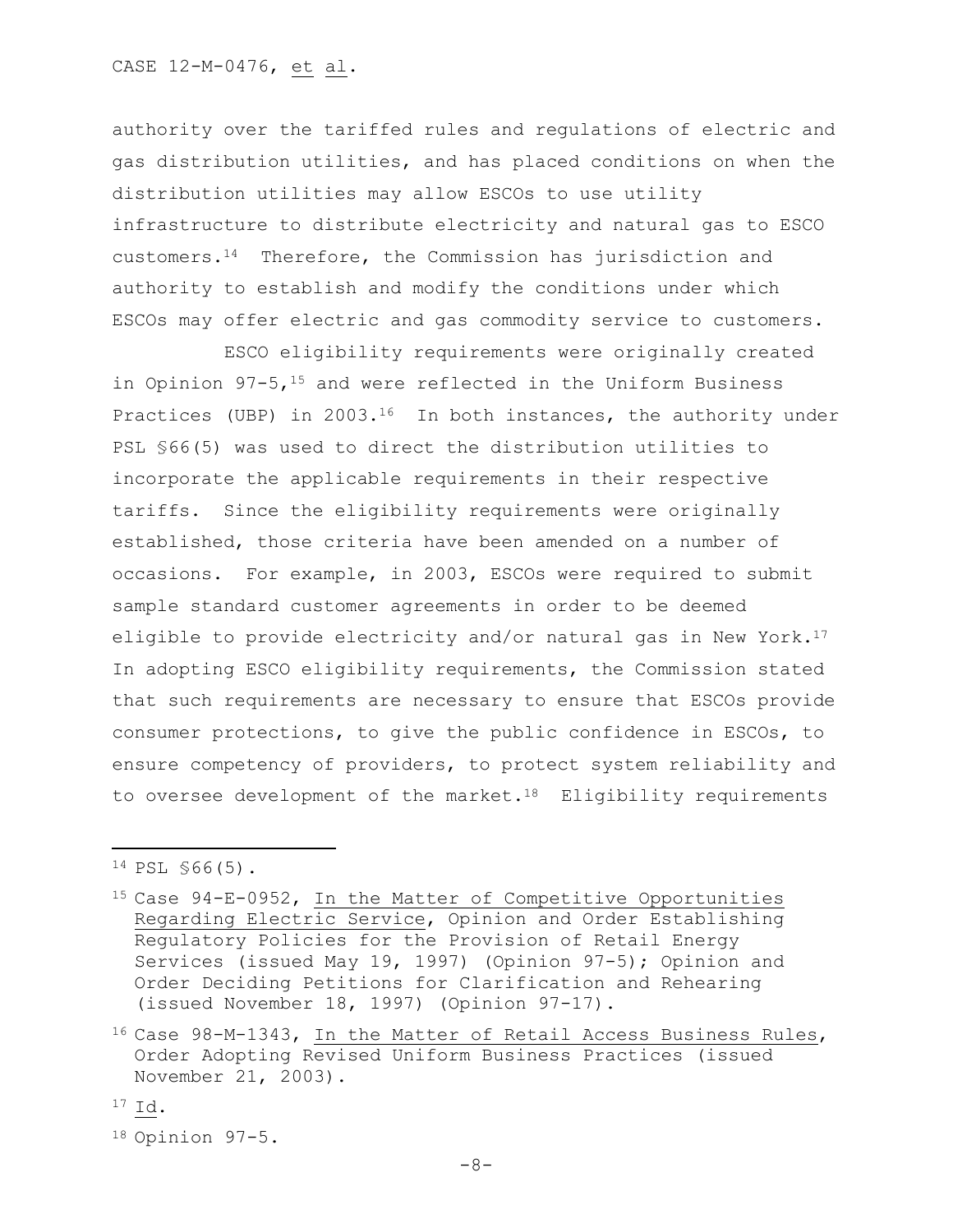remain a helpful and necessary tool for promoting goals and policies.

The Commission again hereby further restructures ESCO participation in the residential retail energy market. Based upon the record in the above referenced proceedings, the Commission finds that this additional restructuring is necessary to further protect consumers, particularly those who receive HEAP benefits and are enrolled in utility low-income programs. Additionally, the Commission seeks to ensure that the purpose of ratepayer and taxpayer supported low-income programs are not frustrated by ESCOs through a premium charge to customers above the utilities' rates that can exceed the State and Federal subsidies provided pursuant to those programs.

# The Need for a Prohibition on ESCO Service to APPs

Despite repeated attempts in these proceeding in orders issued February 2014, February 2015, July 2016, and September 2016 to address the proven problem of ESCOs charging APP customers more than they would pay if they remained utility customers, the problem persists and customers continue to be harmed. As we have articulated in the past, continuing to allow assistance program funds to be squandered at the expense of APPs and all ratepayers and taxpayers is not in the public interest as it harms consumers in at least two ways. First, it means that our most economically vulnerable consumers are paying more for energy than necessary. Second, because the Commission has sanctioned low-income discount programs that provide energy discounts to low-income customers to help make energy more affordable for these consumers, all utility customers (including the low-income customers) subsidize those programs and are also harmed. Low-income discounts are paid for by other utility customers in the form of higher rates; all utility customers are harmed when the value of the subsidies they are compelled to pay

-9-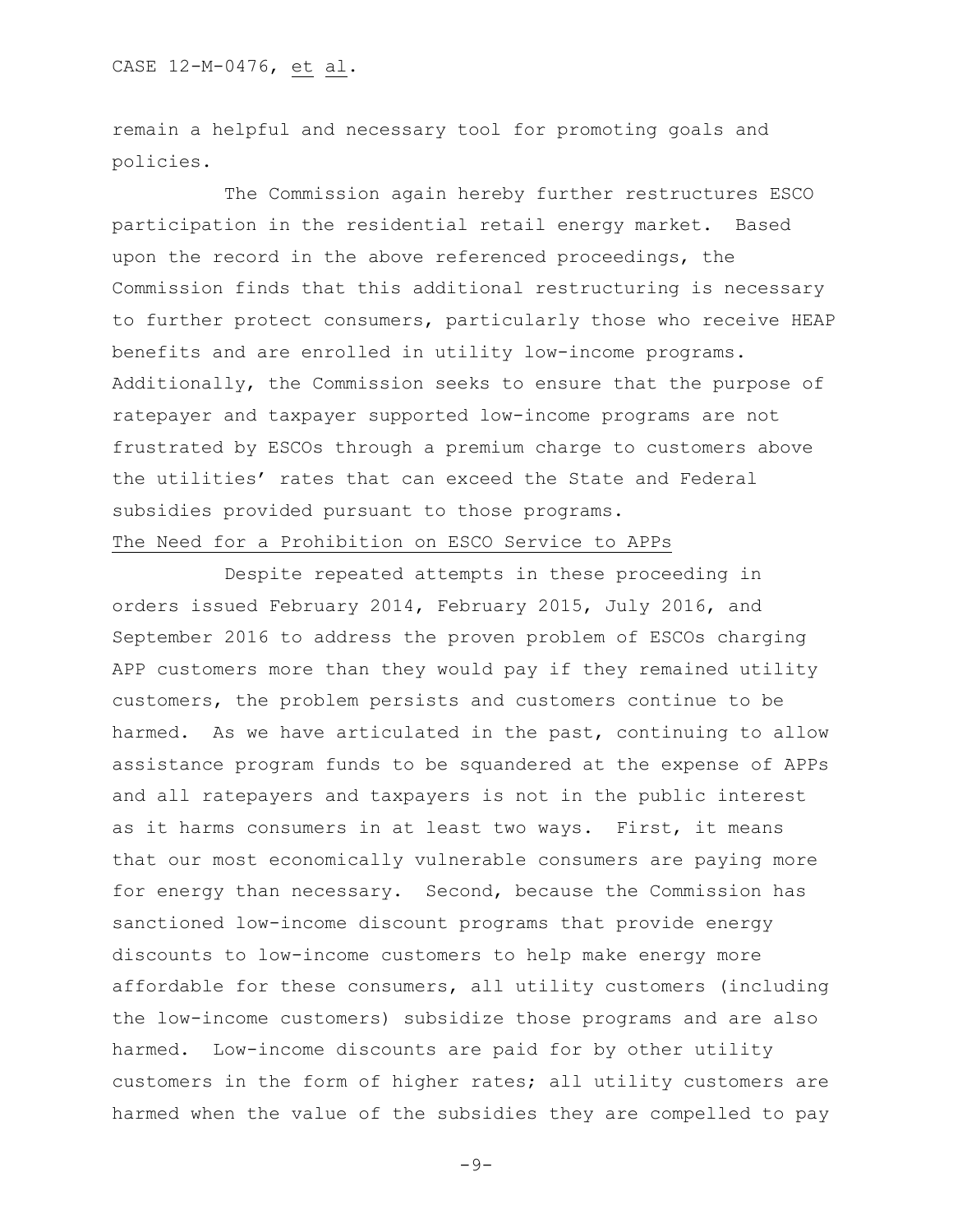in their utility rates is diminished by virtue of the ESCOs charging their customers more for the same product, electric and gas service, then they would receive if they remained with their host utility. Imposing higher prices on consumers who are already challenged to pay their bills coupled with the fact that these prices automatically diminish the value of subsidies paid for by all utility consumers is, without question, a waste of utility ratepayer dollars which the Commission has an obligation to remedy.

After rehearing and clarification was requested with respect to the July Order, the Commission provided interested parties with an additional opportunity to comment on the protections that must be afforded to APPs to prevent the diminution of assistance program funds to the detriment of all ratepayers and taxpayers. Previously the Commission had imposed a moratorium on ESCO commodity service to APPs. The NEM comments again fail to offer an answer to the problem of diminution of assistance program funds. In light of those comments the Commission imposes a prohibition on ESCO commodity service to APP customers.

In its comments, NEM raises many of the same contentions raised in its Petition for Rehearing and Clarification of the July Order.19 Allegations of constitutional violations were fully addressed in the September Order and will not be reproduced here. Likewise, NEM's challenge to the Commission's authority to issue a moratorium, and compliance with SAPA were addressed in the September Order on rehearing and need only be addressed summarily here. NEM's remaining contentions are addressed more fully below.

<sup>19</sup> Case 12-M-0476, et al., supra, Petition for Rehearing and Clarification of the Commission's July 15, 2016 Order (filed August 15, 2016).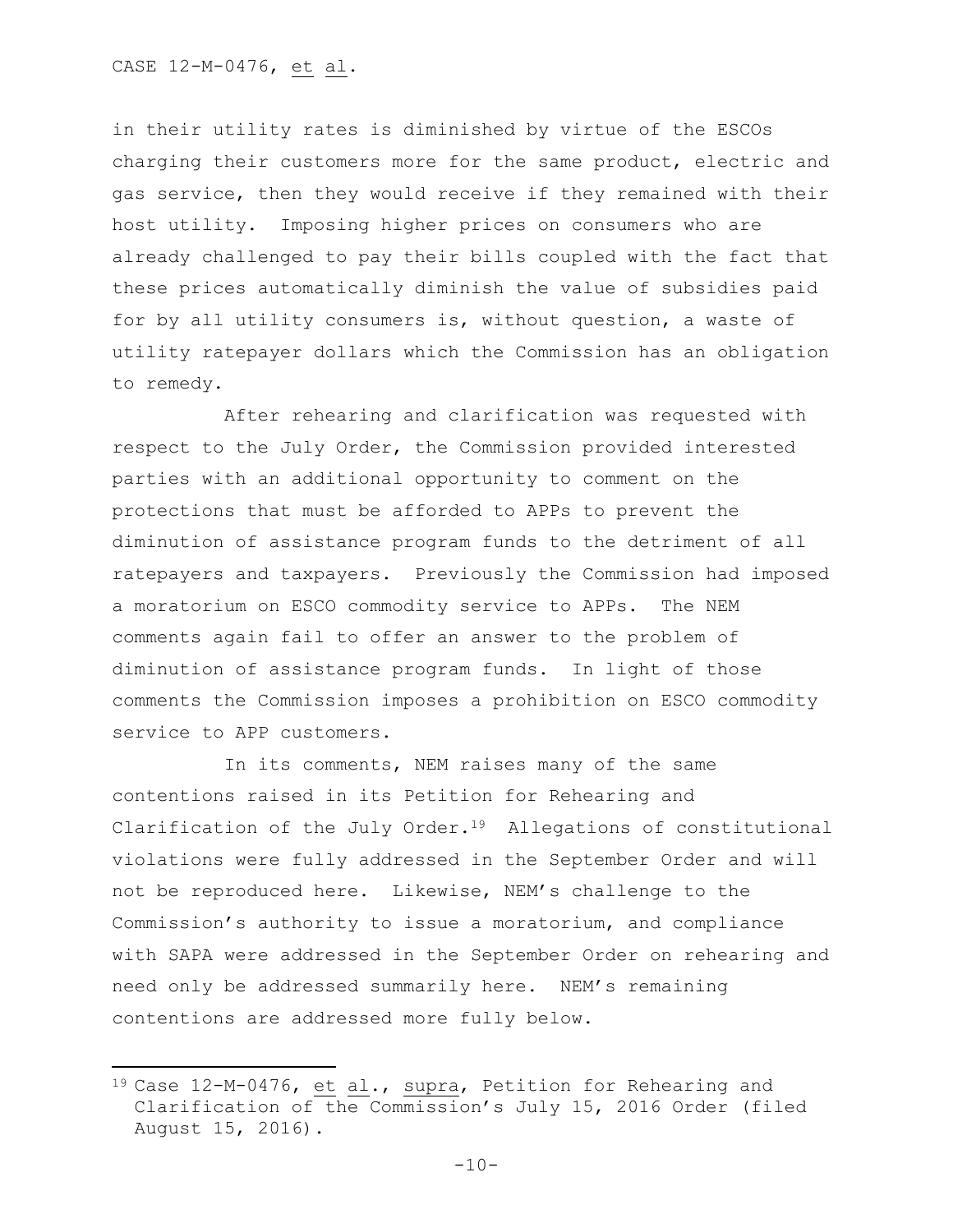In continuing to challenge the Commission's authority to protect APP customers, NEM again ignores that the basis for the retail commodity market is an exercise of Commission rate authority designed to lower customer rates by providing for competitive commodity service.20 The Commission has to be able to assure itself that commodity rates in the retail market remain "just and reasonable" in order for the market to continue.21 Given the utility bill comparisons showing that total ESCO bills exceed utility bills there are substantial questions as to whether mass-market prices charged by competitive suppliers are just and reasonable, as described in the December notice. Those bill comparisons in particular show that ESCO commodity rates cannot be considered just and reasonable for APP customers. Given that the Commission has to ensure that rates are just and reasonable for competitive retail access to continue it is not "absurd"<sup>22</sup> for the Commission to bar such access for APP customers who are being overcharged. Rather, such denial of access is required by the underlying condition for continuation of competitive access.

The suggestion in NEM's comments that the Commission should have reconvened the Collaborative to examine changes to ESCO marketing standards to APP customers and/or better enforced consumer protection standards is unavailing for similar reasons. The ESCOs were given a full opportunity to address the

 $\overline{\phantom{a}}$ 

<sup>20</sup> Matter of Energy Assn. of New York State v Public Serv. Commn. of the State of N.Y., 169 Misc. 2d 924, 932-37 (Albany County 1996), affd on other grounds, 273 A.D. 2d 708 (3d Dept 2000).

<sup>21</sup> Energy Assn. 169 Misc. 2d at 936-37 (PSC decision to rely on market to set prices for electric commodity upheld based on PSC oversight to ensure that market rates are "just and reasonable."

<sup>22</sup> NEM Comments at 9.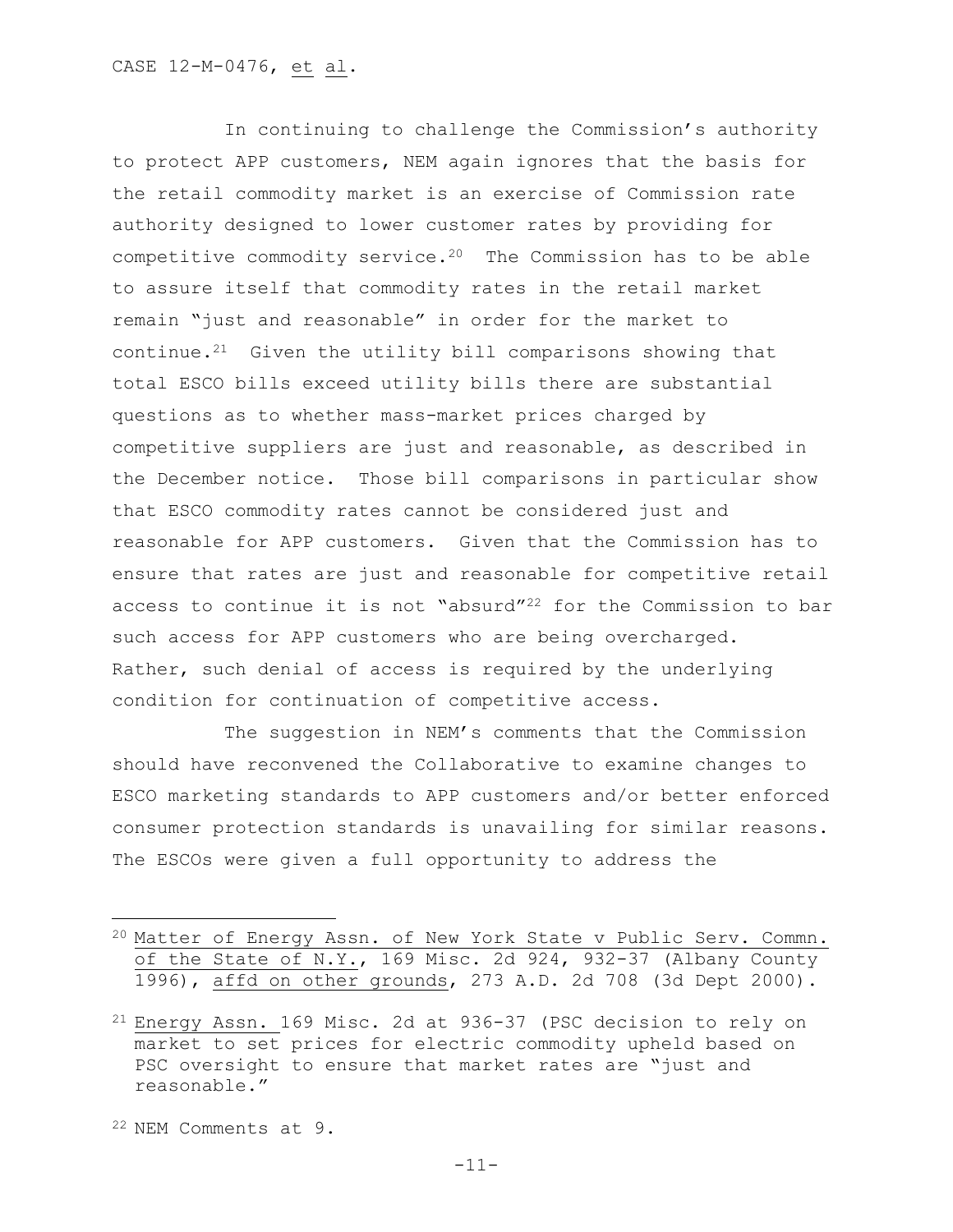CASE 12-M-0476, et al.

Commission's concerns about higher ESCO charges in the collaborative and failed to do so, as explained in the July and September Orders.<sup>23</sup> Marketing standards have not worked to keep ESCO rates just and reasonable and the Commission must intervene to satisfy the statutory condition for continued retail access.

NEM's allegations that the Commission's July and September Orders did not comply with SAPA are without merit, as discussed in the September Order and the Notice of Emergency Adoption accompanying that Order. In any event, those claims are moot and NEM offers no objection to the Commission's ability to act on a permanent basis after the October 5, 2016 SAPA notice. The Commission adopts the prohibition in this Order pursuant to that Notice.

NEM also asserts that implementing the prohibition on ESCO service to APP customers will result in a denial of customer privacy. The September Order explained that the Commission protected privacy interests by requiring the utilities to provide lists of all ineligible customers, as opposed to only ineligible APP customers.<sup>24</sup> To the extent a customer's low-income status nevertheless might be surmised, the confidentiality rules for the disclosure of public assistance and HEAP programs are not absolute. The disclosure of a recipients' private information is specifically authorized where, as here, it is done for the purposes of administering the programs. Under 18 NYCRR 357.3, the release of information

l

<sup>23</sup> NEM continues to assert the possibility of a low-income aggregation program, that the Commission acknowledged might be a basis for lifting the moratorium in the September Order (at 15), even though it was "insufficiently developed." NEM, has, however, done nothing more to develop that proposal, which should not be a basis for avoiding a prohibition otherwise needed to protect retail access.

<sup>24</sup> September Order at 18-19.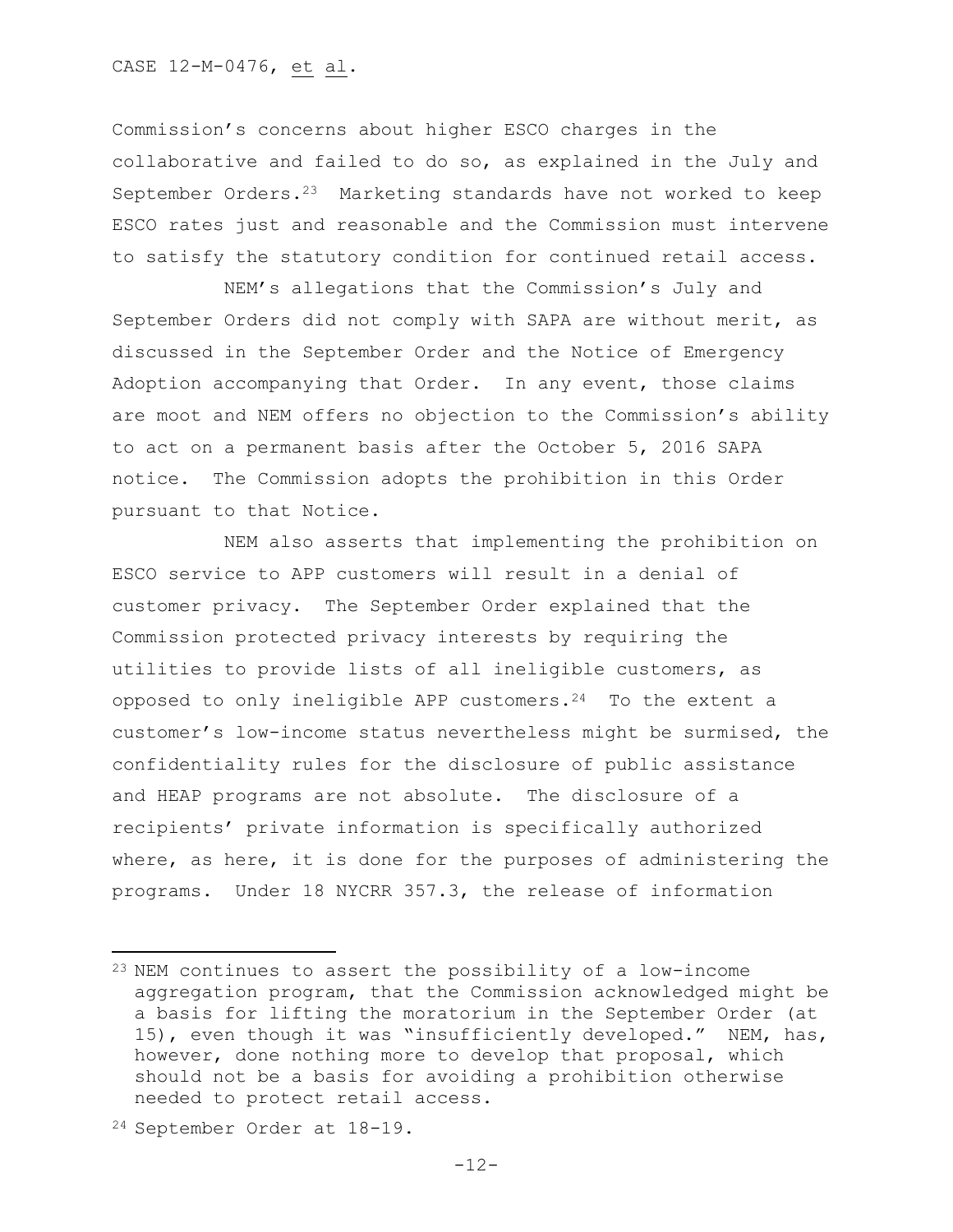(names/addresses) of recipients of assistance is allowed if the purposes are "reasonably related to the purposes of the public welfare program and the function of the inquiring agency."<sup>25</sup> Consistent with the requirements of 18 NYCRR 357.3, to the extent any ESCO is aware of a customer's APP status, either because that information is provided by the customer or otherwise deduced by the ESCO, the ESCO is directed to not reveal such information, and to not use information about such status for political and commercial purposes, unless they secure these customers' written consent, in accordance with the Section 5 of the UBP.

NEM's reliance on the Low Income Home Energy Assistance Program (LIHEAP) and other federal assistance programs is unavailing because, under state law, disclosure is permitted where necessary for the administration of the programs. The LIHEAP form filed by the State Office of Temporary and Disability Assistance (OTDA), precludes only "improper disclosure."26 That form authorizes "data exchange with utilities," the coordination of payments "among other energy assistance programs to avoid duplication of payments," and the direct payment of benefits to vendors, such as utilities. Disclosure of the customers' economic status to ESCOs that do not do their own billings is proper, because disclosure is necessary to de-enroll the customers and ensure

<sup>26</sup> LIHEAP Form §§ 17.8 and 17.9.

 $\overline{a}$ 

<sup>&</sup>lt;sup>25</sup> 45 CFR 205.50(a)(1)(i)(A), (C), cited by NEM, permits disclosure of information concerning applicants and recipients for certain purposes, including "establishing eligibility, determining the amount of assistance, and providing services for applicants and recipients" under certain titles of the Social Security Act, as well as "[t]he administration of any other Federal or federally assisted program which provides assistance].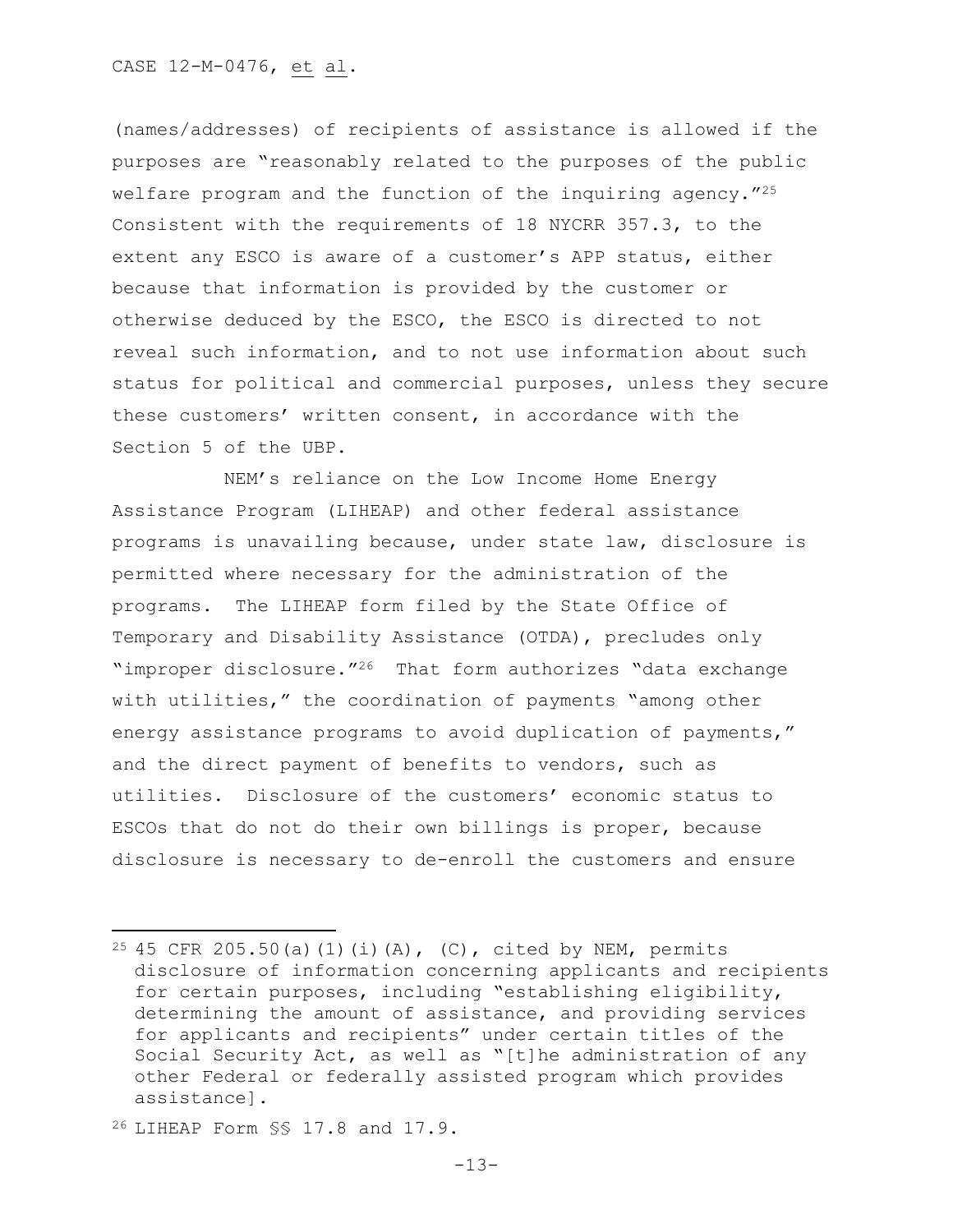that the value of these public benefits is maximized.<sup>27</sup> Finally, Chapter 23, of the OTDA HEAP manual specifically authorizes disclosure of confidential HEAP information for the purpose of administrating the Commission's low-income programs.<sup>28</sup>

NEM's assertions about the arbitrariness of the Commission's moratorium (and hence any prohibition) fail in light of the utility bill comparisons showing that ESCO charge more than the utilities. For instance NEM asserts that preventing APP customers from taking service from an ESCO will actually harm the customer. It claims that a moratorium will prevent APPs from entering into long-term fixed-rate contracts for commodity supply because only ESCOs can offer such products.

The evidence in the record refutes these assertions. The analysis performed by Staff shows that ESCO fixed-rate contracts are not lower than the price their customers would pay to utilities for electric and gas services. There is no public interest basis in using public assistance monies to support such higher bills. In the absence on the part of ESCOs to guarantee the savings that they claim will occur, there is no policy justification to diminish the value of our energy affordability goals and ratepayer funded discounts.

The ESCOs' assertion that the consumer benefit that is achieved from known and fixed monthly bills also does not undermine our determination. While the Commission concurs that

 $27$  ESCOs that conduct their own billings already know the LIHEAP recipient status of their customers, because, in accordance with LIHEAP, they receive direct payments on behalf of the low-income customers (LIHEAP Form, Section 17.8 [authorizing direct payment to vendors and permitting direct payment to beneficiaries only in limited circumstances]); see also 45 CFR  $205.50(a)(1)(i)(C)$ ; and September Order at 27.

<sup>28</sup> OTDA HEAP manual, Chapter 23, Section B (Authorized Disclosures of Case Specific Information), available at http://otda.ny.gov/programs/hOeap/HEAP-manual.pdf.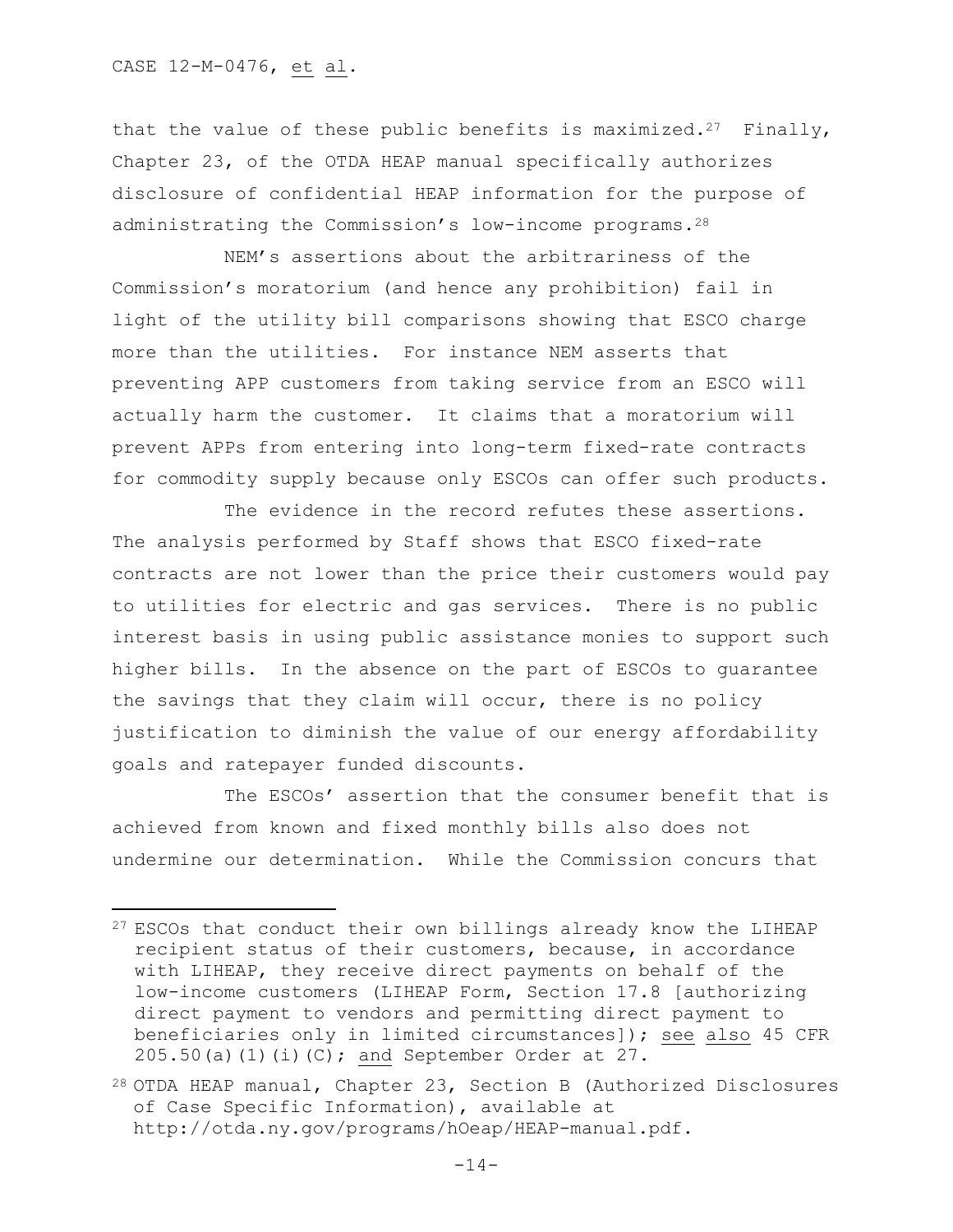some customers will value knowing their bills in advance, it is also critical that the prices included in the fixed contracts are just and reasonable. Indeed, in the collaborative there was discussion on how to develop reference prices so that fixed contracts could be offered with the assurance the price would be just and reasonable, but the ESCO community did not support this inquiry. Moreover, all utilities are required to offer budget billing programs which provide customers with a flat bill every month with annual true-ups.<sup>29</sup> These programs have been successful in providing a reasonable level of predictability in customer budgets through avoidance of fluctuating monthly charges. Low-income customers have very little margin for paying premiums for services, so any fixed-rate product would have to come with a minimal premium and perhaps a guarantee of savings for it to be acceptable. The level of scrutiny that would be necessary to allow such products is not achievable in the current climate where ESCOs have not been cooperating in creating meaningful solutions.

NEM also alleges that the moratorium will prevent APPs from obtaining other products and services only offered by ESCOs, including loyalty discounts, reward points, and gift cards. The Commission rejected these other programs as inappropriate "value-added services" for APPs and we find no reason to alter this finding. As previously determined, the value-added services for APPs differ from those that are considered value-added for the larger population of customers. APPs receive discounts on their energy bills from programs that are funded by the larger ratepayer and taxpayer body in order to reduce their bills and maintain essential service. To allow APPs to take more expensive ESCO service because they are interested in receiving "gift cards, electronics, appliances,

<sup>29</sup> 16 NYCRR § 11.11.

 $\overline{a}$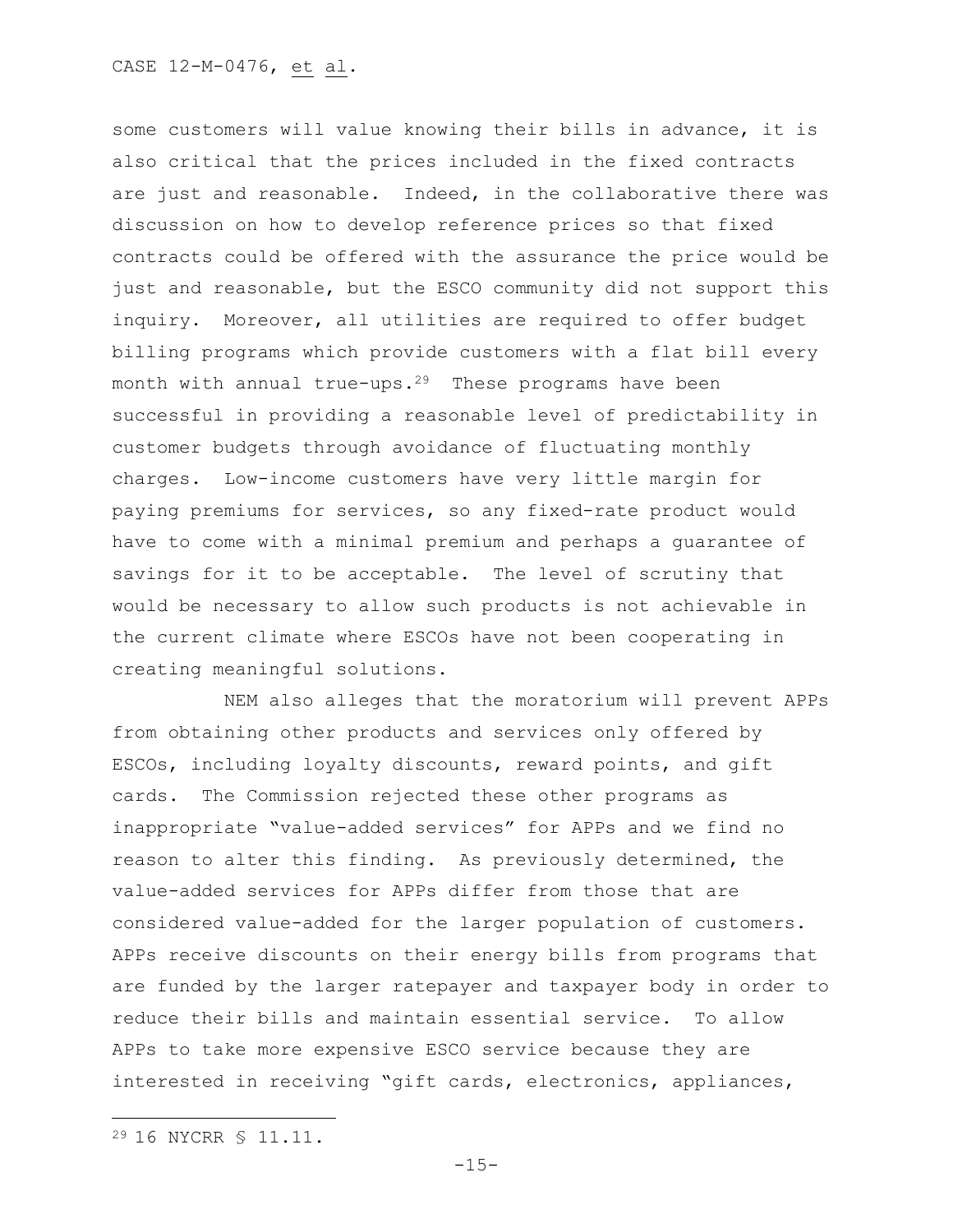and other products" while at the same time, those customers are receiving a subsidy on their energy bill to make their energy costs affordable is not in the public interest. Those ratepayer and taxpayer funded assistance programs are intended to provide energy affordability and maintain essential service, not to fund the provision of additional, non-essential services. Further, with one exception relating to energy efficiency programs sponsored through the New York State Energy research and Development Authority's Green Jobs, Green New York program, 30 the utility bill should only be used to bill for energy-related services. To subject customers to termination of service for non-payment of the cost of airline miles, electronic appliances, and other products is inconsistent with the PSL and HEFPA.

Next, NEM argues that a moratorium is unnecessary and not supported by the record because customer complaints against ESCOs have declined. While it is accurate that customer complaints against ESCOs have decreased, the moratorium was not issued in response to customer complaints. The July and September Orders made it clear that the moratorium was implemented to address higher ESCO charges as compared to the utility bills, resulting in the diminution of assistance program funds. The number of complaints against ESCOs is not what drives the need for a prohibition. Further, while complaints

<sup>30</sup> Cases 11-E-0450 et al., On-Bill Recovery Tariffs, Order Modifying and Authorizing On-Bill Recovery Tariffs (issued December 15, 2011) ("Pursuant to the statute… the rights and responsibilities of residential customers participating in the On-Bill Recovery program will be governed by Article 2 of the Public Service Law and will be substantially comparable to residential customers not participating in the program. Deferred payment agreements, termination or disconnection and reconnection of service for residential customers will be subject to the same provisions of the utilities' tariffs regardless of whether a customer utilizes the On-Bill Recovery program.").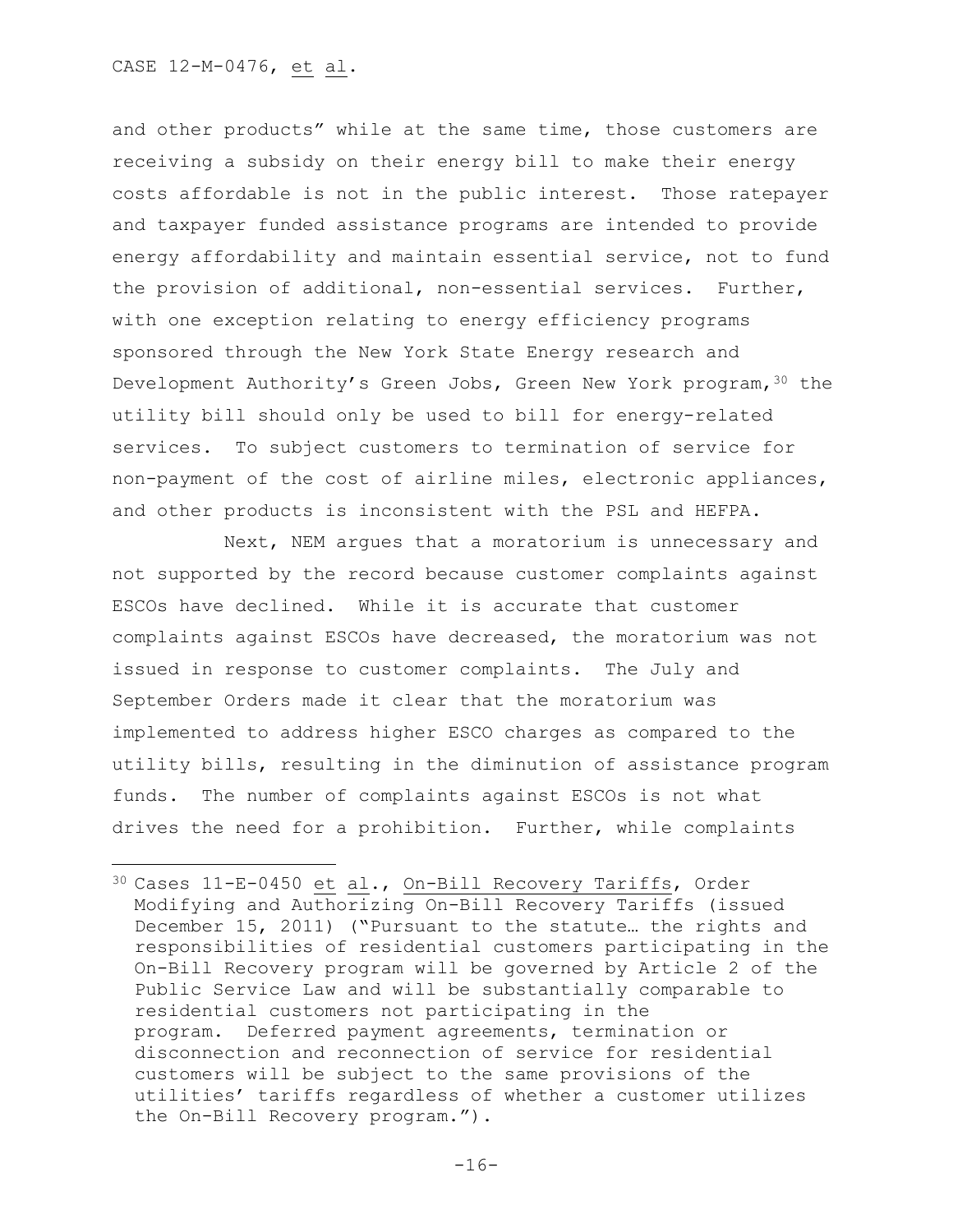may be decreasing, there are still a significant number of customer complaints against ESCOs,  $31$  and given the scale of ESCO customers that are being overcharged, it has to be concluded that some customers are unaware of their status or the complaint rate would be significantly higher.

NEM's additional claim that utility rate unbundling is needed to create proper price comparisons is refuted, at least for APP customers, by the utility bill comparisons. Whatever lack of comparability exists between ESCO and utility charges, a whole bill to whole bill comparison demonstrates that APP customers are generally paying overall higher bills and risking service suspension. Fundamentally, ratepayers generally should not be supporting higher ESCO bills. Further, the Commission's repeated concern that the market is not transparent cuts in favor of action to prevent APP customers from paying higher ESCO bills, at public expense. Customers believe they are saving money because their ESCO told them they would, and accordingly pay higher bills than they would if they were utility customers. Again, customers are not complaining because they do not know they are paying excessive rates for ESCO commodity service.

Finally, NEM challenges the use and validity of the utility bill comparison data to demonstrate the extent to which ESCOs overcharge customers. NEM comments that without being able to understand the data's origin, meaning, and context, it is unable to meaningfully test, analyze, or address the data. Comparisons of ESCO and utility bills are perfectly appropriate, inasmuch as they are statutorily required. An amendment to

<sup>&</sup>lt;sup>31</sup> According to the Consumer Complaint Statistics published on the Department of Public Service Webpage, there have been over 2,600 initial complaints against ESCOs between January and October 2016; see October 2016 Monthly Report on Consumer Complaint Activity, available at http://www3.dps.ny.gov/W/PSCWeb.nsf/ArticlesByTitle/448C499468 E952C085257687006F3A82?OpenDocument.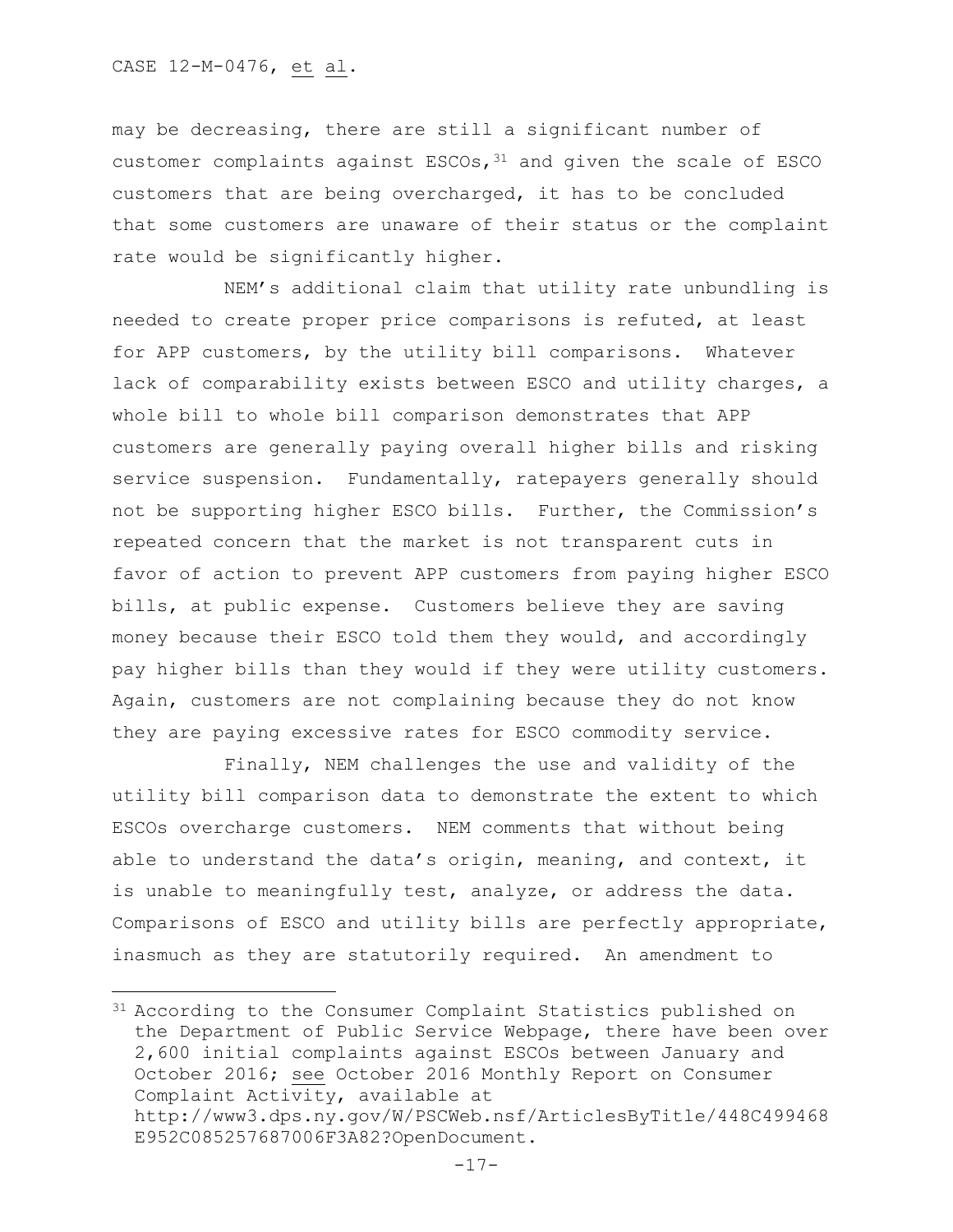HEFPA permits ESCOs to suspend their customers for failure to pay ESCO charges, but allows customers to end an ESCO-initiated suspension of delivery service, by paying the lesser amount of combined utility delivery and ESCO commodity charges or bundled utility commodity and delivery service.  $32$  That is, an ESCO may be required to accept a lesser amount for its commodity service for the purpose of allowing a customer to end suspension of services.<sup>33</sup>

In light of this statutory provision, utility bill comparisons have become routine. In 2003, the distribution utilities were required to provide a reasonable bill comparison to allow a customer to reinstate service, by paying a utilitybased charge if it is less than the ESCO-based charge. In order to comply with these provisions, the utilities created systems which calculate the amount the customer would have paid as a bundled utility customer. The bill comparisons on which the Commission relies are thus business records, which can be given full credence, absent proof of problems which ESCOs have not supplied.

NEM's complaints about an alleged lack of opportunity to test those comparisons are unpersuasive in light of the established statutory requirement of bill comparisons. Such complaints about utility bill comparisons are also suspect, given that such comparisons are well established in the course of these proceedings. In the February 2014 Order, the Commission directed the utilities to develop historical bill calculators which compare what a customer paid to the utility for distribution services and ESCO commodity to what the customer would have paid if he or she were a full service

 $\overline{\phantom{a}}$ 

<sup>32</sup> See PSL §32(5)(d); 16 NYCRR 11.9.

<sup>33</sup> Case 98-M-1343, et al., Order on Petitions for Rehearing and Clarification, at 28-30 (issued December 5, 2003).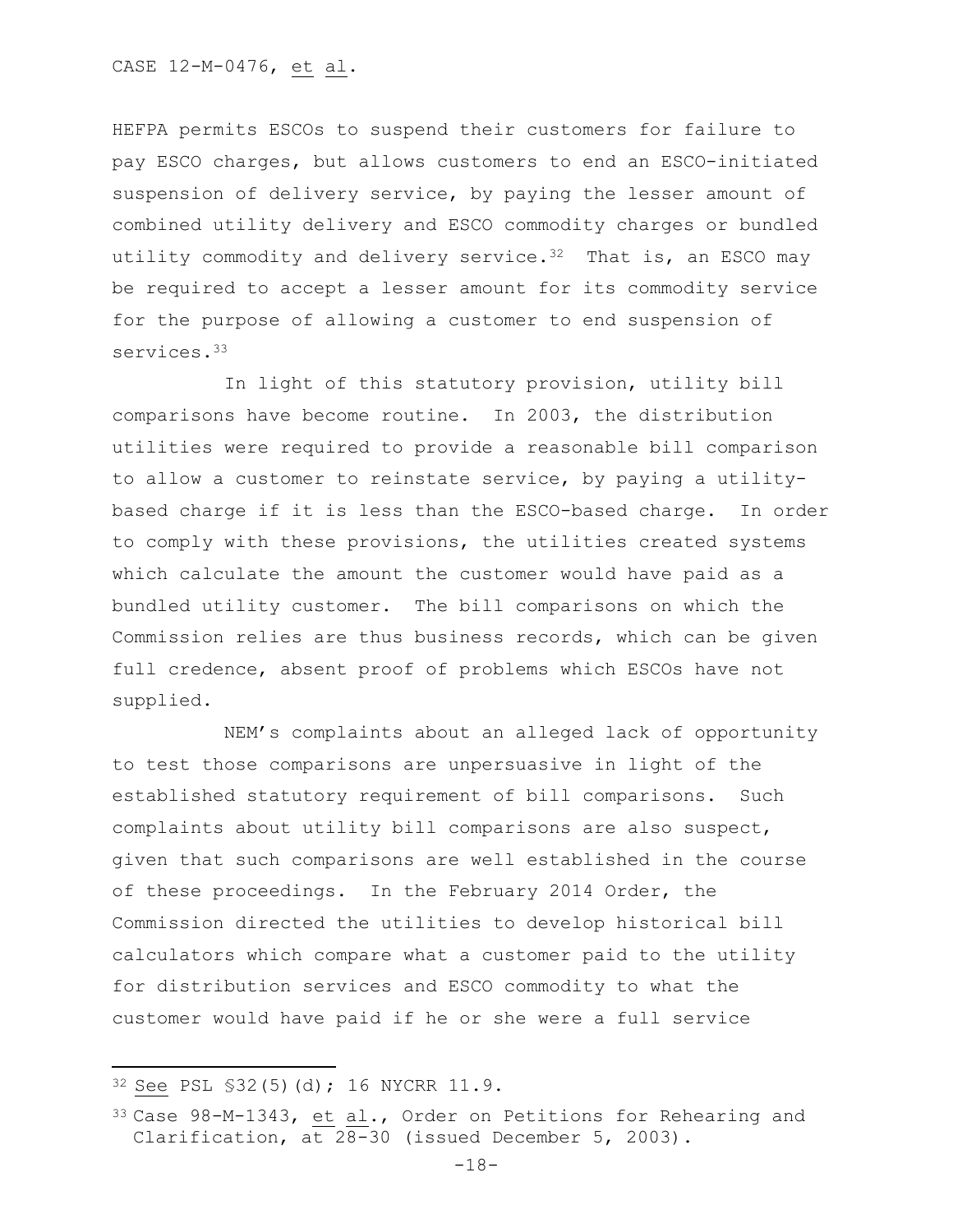customer of the utility. The utilities were required to develop and test these calculators as well as make the calculators available to ESCOs and their trade associations for testing prior to implementation. Moreover, these comparisons reflect any tax advantages to an ESCO customer. The utilities filed letters with the Commission affirming that these requirements were met.

Utilities have been doing comparisons of their bills with those of the ESCO bills since 2003 and these comparisons are calculated using exactly what the customer was billed as an ESCO customer and comparing that to what the customer would have been billed, had they received full utility service pursuant to the publicly filed utility tariffs. The accuracy of the utility billing systems is audited and verified by the Department. ESCO complaints that the comparisons do not consider ESCO product offerings are of no moment in the context of APP customers because, as discussed above, such customers should not pay extra for ESCO value-added services. Finally, NEM asserts that the Commission should not rely on utility data, but should instead utilize data from ESCOs. However, because the utilities generally bill for ESCO services to residential customers on a consolidated utility bill, the comparisons already reflect ESCO billing data. Such ESCO billing data includes any energyrelated savings the ESCOs provide APP customers, since such savings mean lower bills.

# Implementation of the Prohibition

The prohibition on ESCO service to APPs shall be implemented in an identical manner, and on an identical schedule, as was directed in the July Order, and clarified by the September Order, for implementation of a moratorium. For new enrollments, the prohibition will be implemented through a rejection by the utility, through an electronic data interchange

 $-19-$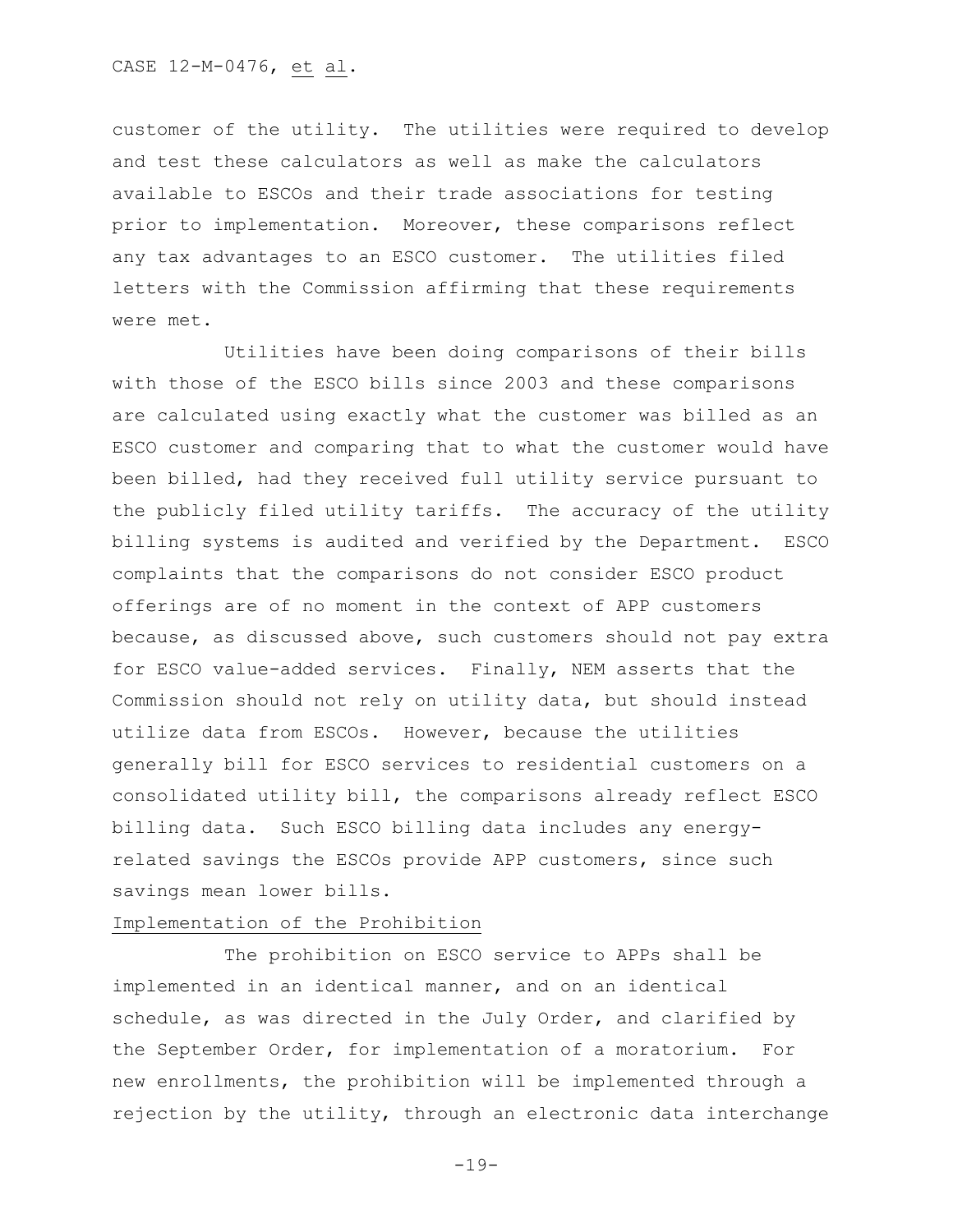(EDI) transaction, if the prospective customer is an APP. Beginning 60 days after the effective date of the Order, utilities will be required to place a block on all APP accounts. In the event that an APP is enrolled with an ESCO at any time after the prohibition is in effect, that enrollment shall be void. In such a situation, the enrollment was wrongfully processed and the customer shall be returned to full utility service immediately upon discovery of the error.

With respect to APPs who are currently ESCO customers, within 60 days of the effective date of this Order, the utilities, utilizing their records regarding which customers are enrolled in their low-income program and are served by an ESCO, will communicate to the ESCO which accounts the ESCO is no longer eligible to serve.  $34$  At or around the same time, but no later than 14 days after the utility contacts the ESCO regarding the accounts the ESCO is no longer eligible to serve, the utility will also send a letter to the ESCO customer, informing the customer: (1) that they are enrolled in the utility's lowincome program; (2) of the prohibition directed in this Order; (3) the reason for and protections provided under the prohibition; and, (4) that they will be returned to utility service at the expiration of their existing ESCO agreement. Utilities are required to file drafts of these letters with the Secretary for Staff review within 30 days of the effective date of this Order.

Within 30 days receiving the communication from the utility, the ESCO shall then de-enroll the identified accounts

 $34$  This communication should be transmitted in a secure format of the utility's choosing. An example would be a secure spreadsheet or flat file.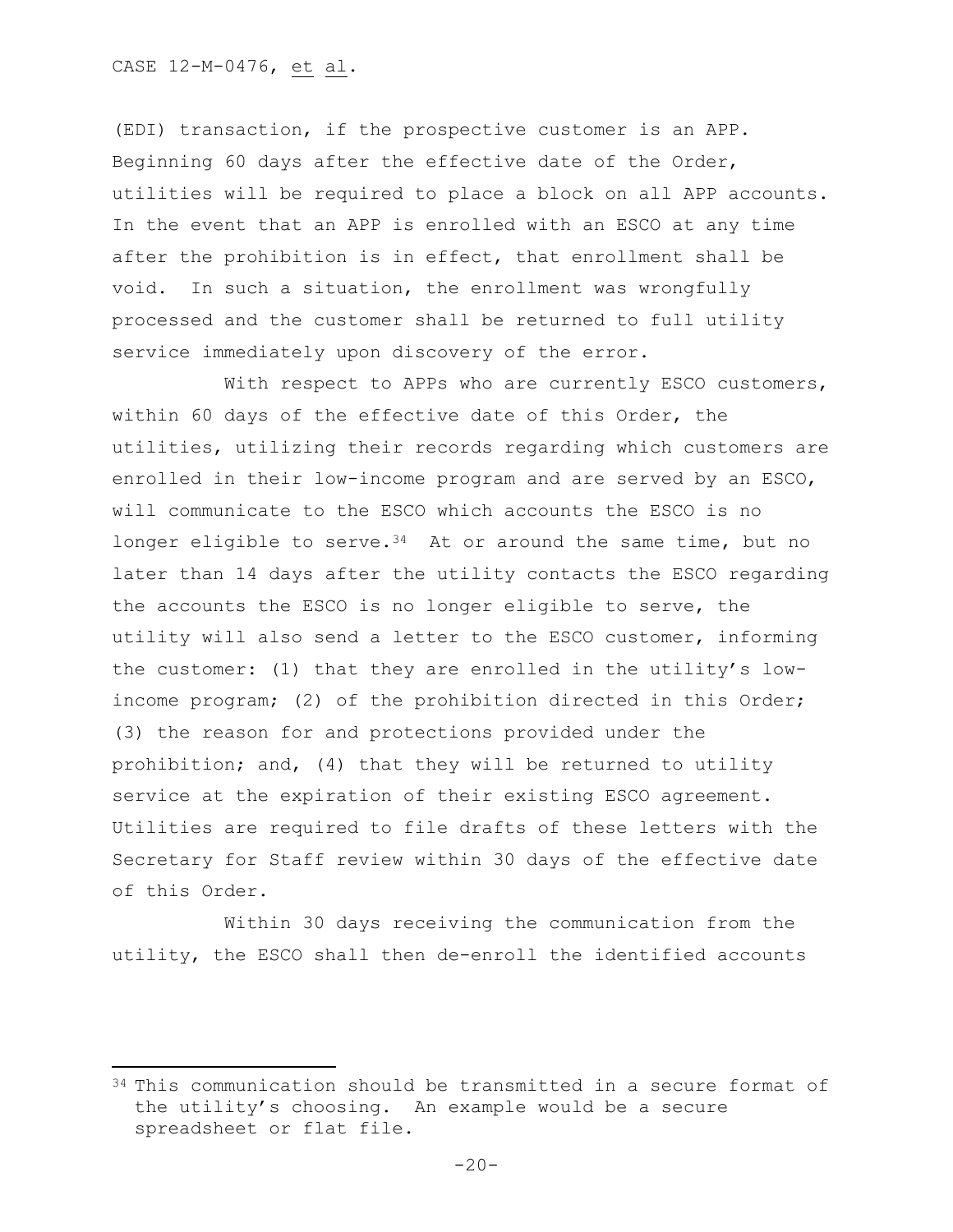l

at the expiration of the existing agreement.<sup>35</sup> With respect to customers on month-to-month contracts, the expiration of the agreement is at the end of the current billing period. Therefore, once the ESCO receives the communication from the utility that they are no longer eligible to serve a customer, the ESCO shall de-enroll the customer at the end of the billing period in progress 30 days after receiving the communication from the utility.

Regarding products where the term is month-to-month, but the customer receives a gift, such as two months of free service, if the customer remains with the ESCO for a designated period, such as six or 12 months, the ESCO should continue to serve the customer until the end of the gift term even though those agreements are month-to-month. This would also be true for agreements that guarantee savings with respect to the utility rate, to the extent they exist, and which effectuate the guaranteed savings through a true-up at the end of a specified time period. With respect to these types of products, the agreement, although month-to-month, will be deemed to expire at the end of the billing period on which the guaranteed savings true-up is provided to the customer. To do otherwise would deny the customer of a potential benefit that was a consideration in entering into the agreement. However, this is not to be construed as creating an ERVA that is an exception to the prohibition on APP service. Therefore, only those "gift-term" agreements that were in effect prior to the issuance of this Order will be permitted to continue until expiration of the gift term.

<sup>35</sup> ESCO are still required to comply with the customer notice requirements of UBP §5.H.4.a, which requires an ESCO to provide customers 15 days' notice of a drop back to utility service.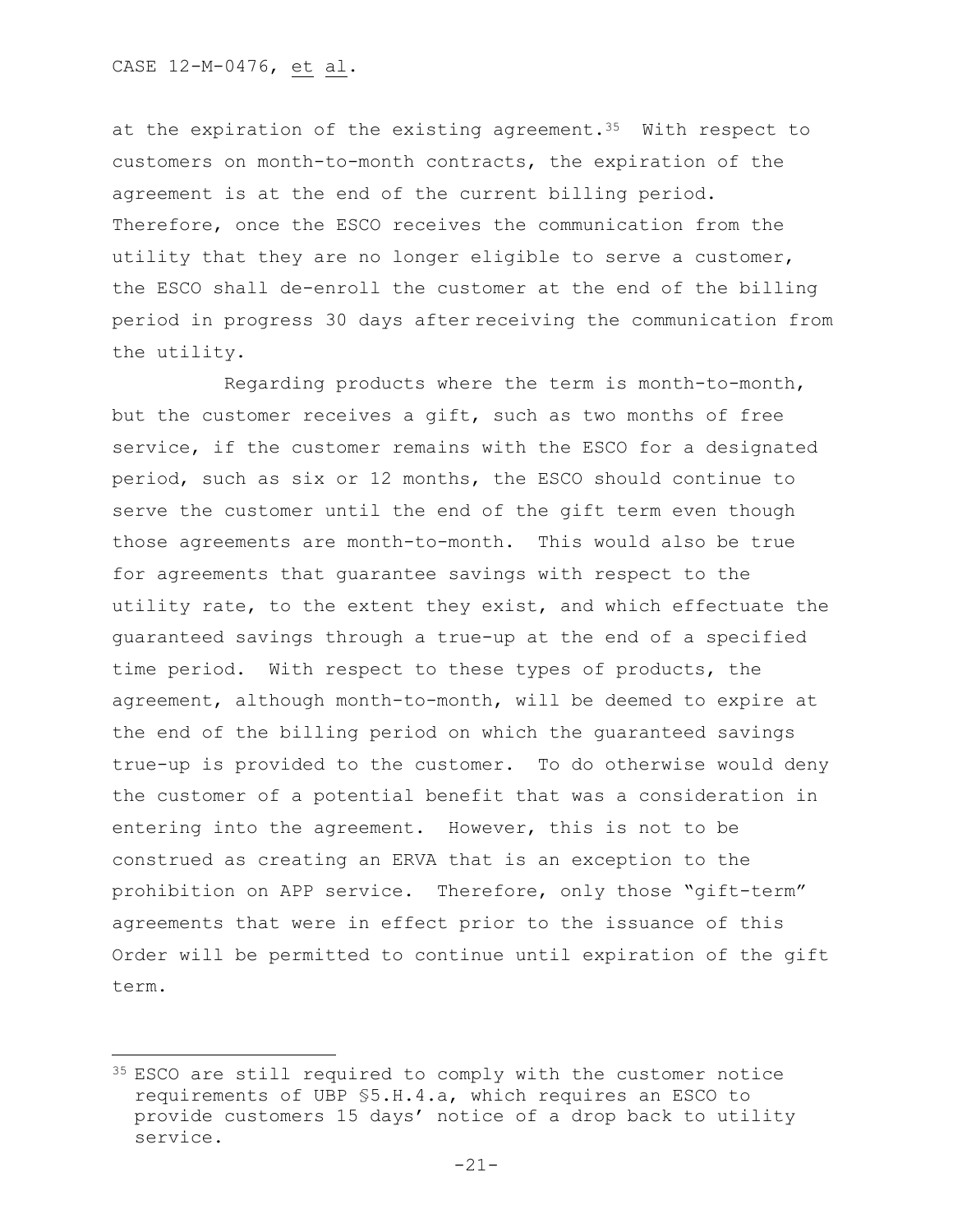With respect to ESCO customers who become APPs after the prohibition is implemented, communications by the utility, as discussed above for existing APP ESCO customers, will be necessary on an ongoing basis. When a utility enrolls a new customer in its low-income program, at a date more than 60 days after the effective date of the Order, it shall immediately place a block on the account. Consistent with the discussion above, it shall also inform any ESCO serving that customer that the ESCO is no longer eligible to serve that account. As discussed above, after receiving the communication from the utility, the ESCO shall then de-enroll the accounts at the expiration of the existing agreement, which for month-to-month contracts is the end of the current billing period.

Consistent with the discussion above, the utility shall also send a letter to the customer at or around the same time it contacts the ESCO regarding the accounts the ESCO is no longer eligible to serve, but no later than 14 days after enrollment as an APP. Customers of Central Hudson, NFG, and O&R currently receive a communication from the utility confirming that the customer has been enrolled in a utility assistance program. Utilities that provide such communication, shall include information related to the prohibition, as well as inform the customer that they will be switched back to utility service at the expiration of their existing agreement. Other utilities shall notify the customer via a separate mailing. When a customer, who originally had a block placed on their account because of their APP status, comes off of the assistance program, the utility shall remove the block from the account when the customer is rolled off the utility's low-income program, and that account will be removed from the updated list

 $-22-$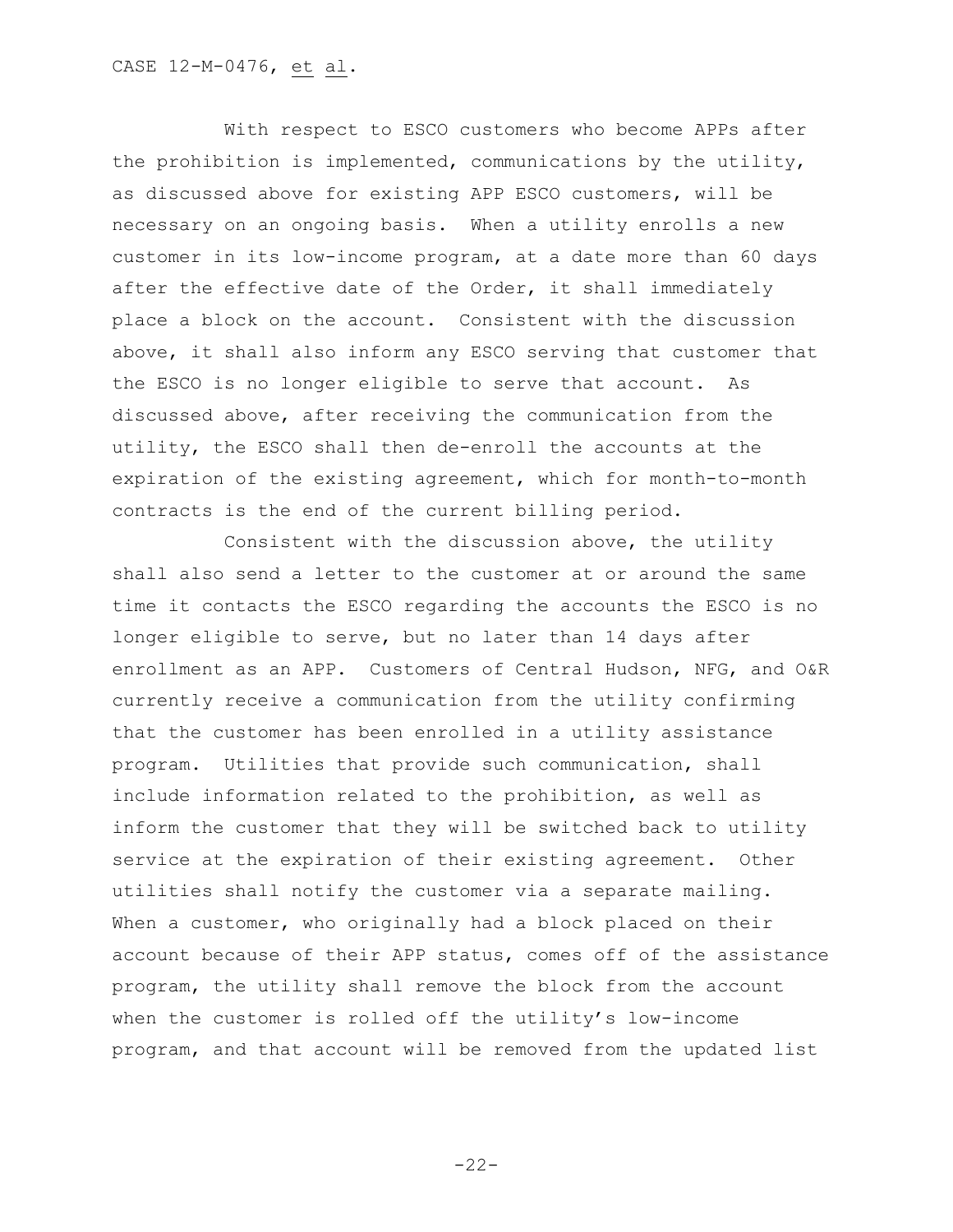of ineligible accounts provided to the ESCO on a periodic basis.<sup>36</sup>

# Implementation of the Prohibition In National Fuel Gas Distribution Corporation's Service Territory

There are approximately 20,000 ESCO customers in National Fuel Gas Distribution Corporation's (NFG) service territory who receive their monthly natural gas bills under the ESCO Combined Billing (ECB) Model, where ESCOs render single bills including commodity and delivery charges directly to customers, and for whom NFG has no billing relationship with the customer. Consequently, NFG does not know which customers are low-income and under the ECB model, the ESCO is essentially the utility with respect to all billing practices, and it knows whether or not the customer receives a HEAP payment.

Accordingly, ESCOs that participate in the ECB model in NFG's service territory will be treated as "utilities" for the purpose of implementation of and compliance with the prohibition, except that those ESCOs will not place blocks on customer accounts. The ESCO must notify NFG, within 60 days of the issuance of this Order, which accounts are low-income, and within 30 days of this notification, NFG shall place a block on APP accounts to prevent those accounts from being enrolled with an ESCO. Likewise, within 60 days of the issuance of this Order, ESCOs that participate in the ECB model in NFG's service territory shall begin de-enrolling customer in conformance with the discussion above.

<sup>&</sup>lt;sup>36</sup> The frequency by which these lists will be updated will vary by utility, with some able to update the list on a weekly basis, and others able to do so only on a monthly basis. In any event, the list of customer accounts that the ESCO will no longer be eligible to serve will be updated no less than once every month.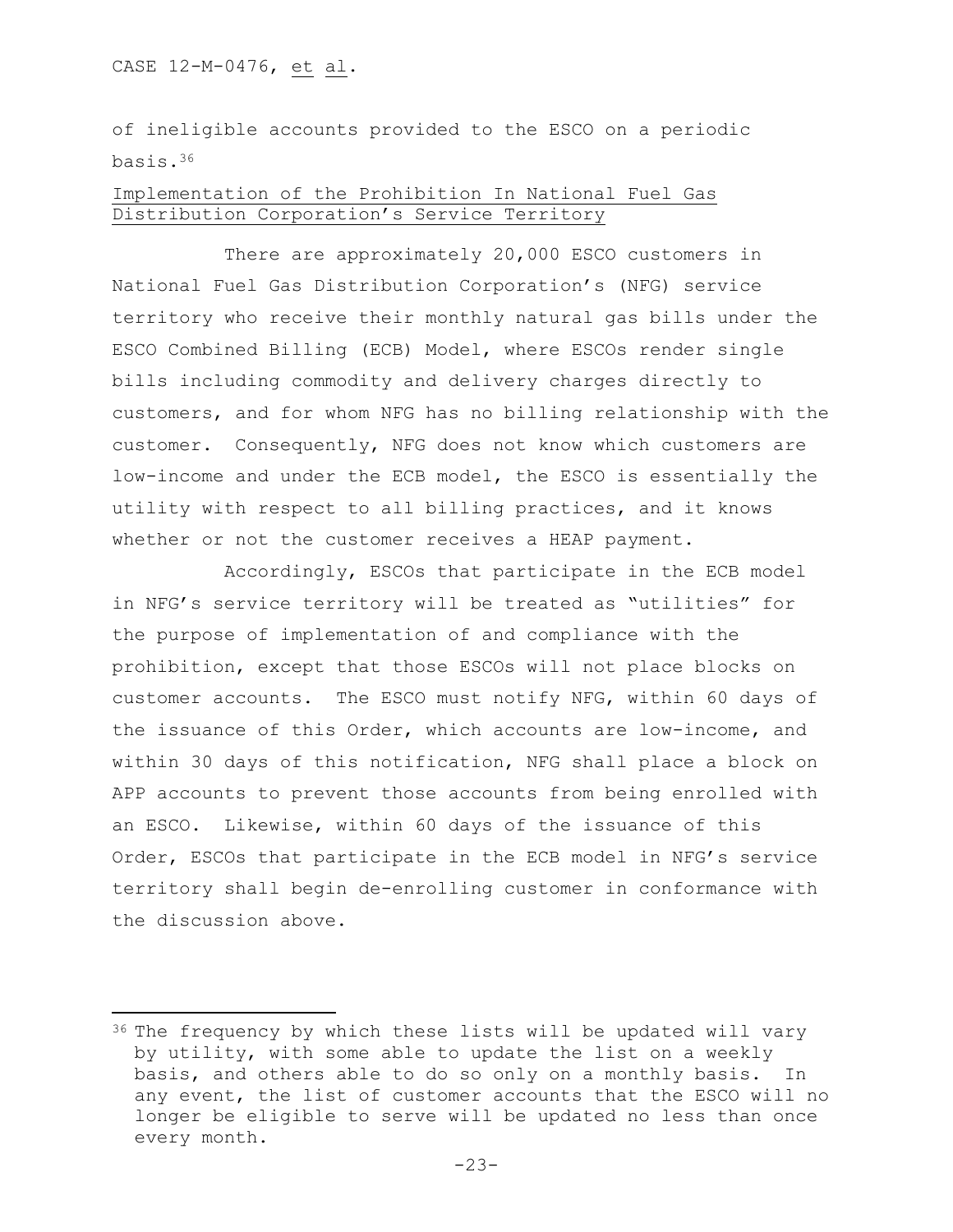Additionally, in NFG's territory, direct voucher customers in Chautauqua, Erie, and Niagara Counties receive commodity service under an aggregation program operated by each county's Department of Social Services (DSS Aggregation Programs). Under these programs, the counties arrange for gas supplies from an ESCO on an annual basis. These DSS Aggregation Programs in NFG's service territory shall be exempt from this prohibition and those APPs who are direct voucher customers in the above named counties may receive ESCO service through the DSS Aggregation Programs.

### Reconsideration and Waiver of Prohibition

The Commission's objective is to obtain the lowest bills possible for APPs. Accordingly, the Commission remains open to reconsidering aspects of the prohibition where ESCOs demonstrate the ability and desire to achieve savings for these customers. As discussed, the Commission is addressing reforms to the retail market for all mass-market customers.<sup>37</sup> In the second track of that process, a collaborative will be convened to continue consideration of value-added products and services for residential customers. If that effort identifies products which result in demonstrated savings to customers, the Commission will reconsider the prohibition on ESCO service to APPs with respect to such products.

In the interim, the Commission remains open to the concept of allowing ESCOs to serve the APP market if they are willing to guarantee that they will save dollars for these customers and develop a process to ensure that the putative savings do in fact occur. Accordingly, if an individual ESCO wishes to offer a guaranteed savings program to APP customers it may petition the Commission for a waiver of the prohibition

 $\overline{\phantom{a}}$ 

<sup>37</sup> See December Notice.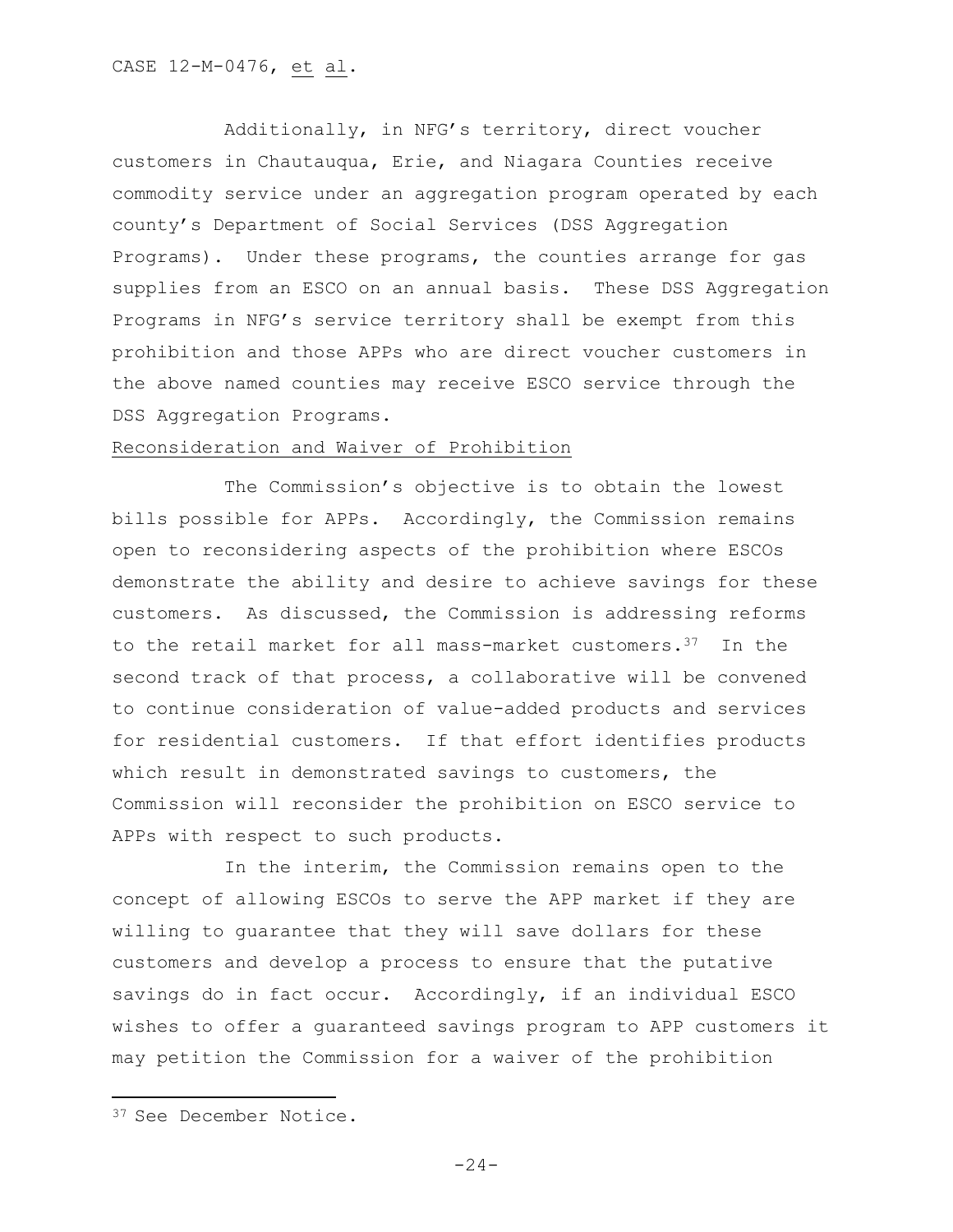within 30 days of the issuance of this Order. ESCOs seeking such a waiver must be able to demonstrate their willingness to develop a program that ensures delivery of the claimed savings. These assurances should include at a minimum the following: (a) an ability to calculate what the customer would have paid to the utility; (b) a willingness and ability to ensure that the customer will be paying no more than what they would have been paid to the utility; and (c) appropriate reporting and ability to verify compliance with these assurances. In the event an ESCO requests such a waiver the Commission will review it and, in addition to the above elements, will consider other conditions it determines are necessary to protect consumers.

### CONCLUSION

The record in this proceeding, developed over years and replete with evidence that there was no other way for the Commission to meet its obligation to protect consumers, fully supports a prohibition against ESCOs serving APP customers. When low-income customers take ESCO service, they are generally paying far more than they would had they remained full-service utility customers. Subsidies provided to these customers through ratepayer and taxpayer funded assistance programs are intended to make APPs' energy bills more affordable. However, when the customer receives more expensive ESCO service, the values of those subsidies is offset, and the customer ends up with a higher bill. This results in increased arrearages and

 $-25-$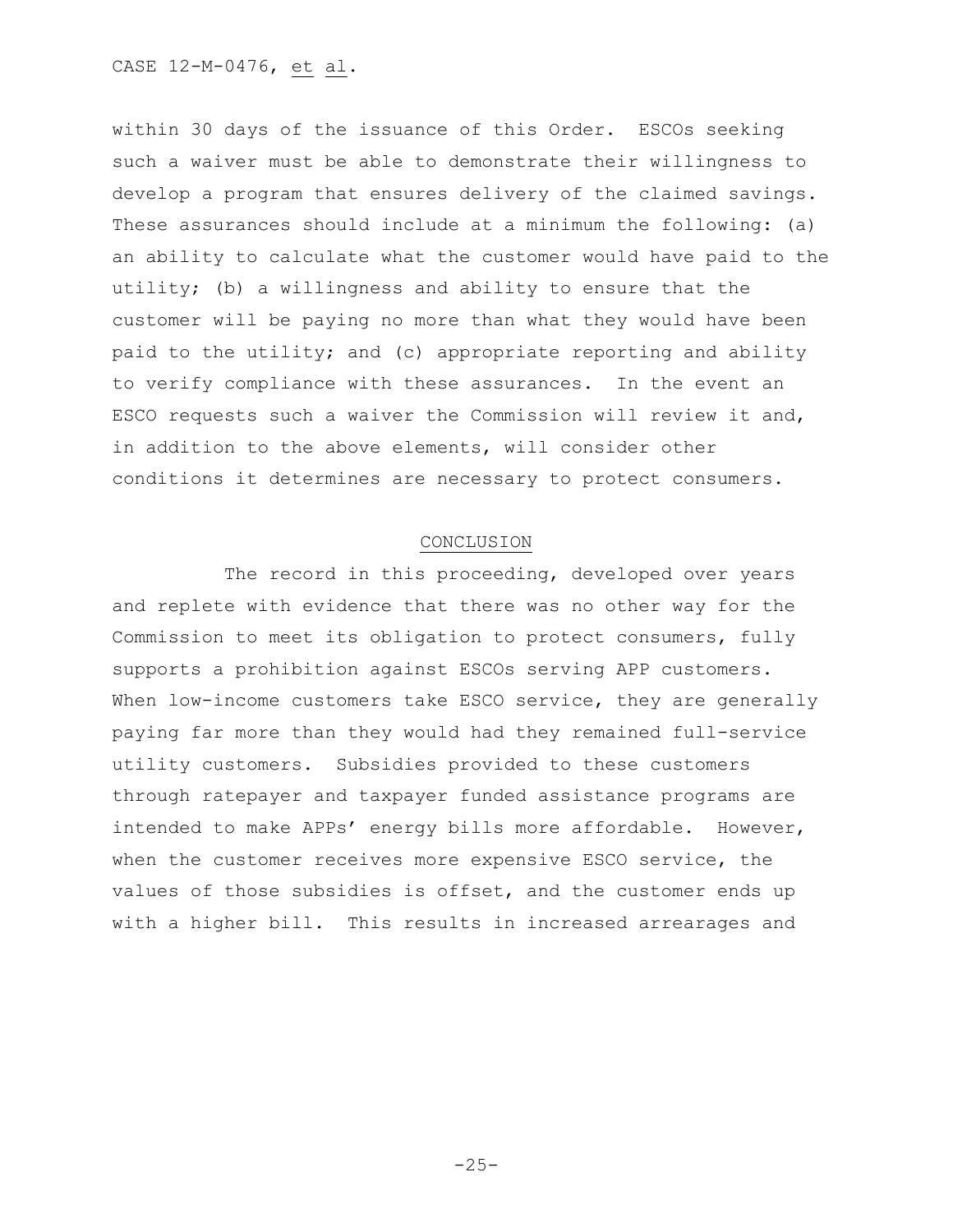terminations. In light of the record before the Commission, a prohibition on ESCO service to APPs is appropriate.<sup>38</sup>

### The Commission orders:

 $\overline{\phantom{a}}$ 

1. Electric and gas distribution utilities that have tariffed provisions providing for retail access are directed to, within 60 days of the effective date of this Order, place a block on all assistance program participant accounts, preventing those accounts from being enrolled with an energy service company.

2. Electric and gas distribution utilities that have tariffed provisions providing for retail access are directed to, within 60 days of the effective date of this Order, communicate to each energy service company serving assistance program participants which accounts the ESCO is no longer eligible to serve, consistent with the discussion in the body of this Order.

3. Energy service companies that participate in the ESCO Consolidated Billing Model in National Fuel Distribution Corporation's service territory are directed to, within 60 days of the effective date of this Order, communicate to National Fuel Distribution Corporation which accounts the ESCO is receiving a HEAP payment on the customer's behalf.

4. Electric and gas distribution utilities that have tariffed provisions providing for retail access and energy service companies that participate in the ESCO Consolidated Billing Model in National Fuel Distribution Corporation's service territory are directed to, within 30 days of the

<sup>38</sup> This prohibition will not extend to APPs participating in a Community Choice Aggregation (CCA) Program. The appropriate consumer protections for participants in a CCA program, including APPs, are provided in the Commission's Order Authorizing Framework for Community Choice Aggregation Opt-Out Program, issued April 21, 2016 in Case 14-M-0224.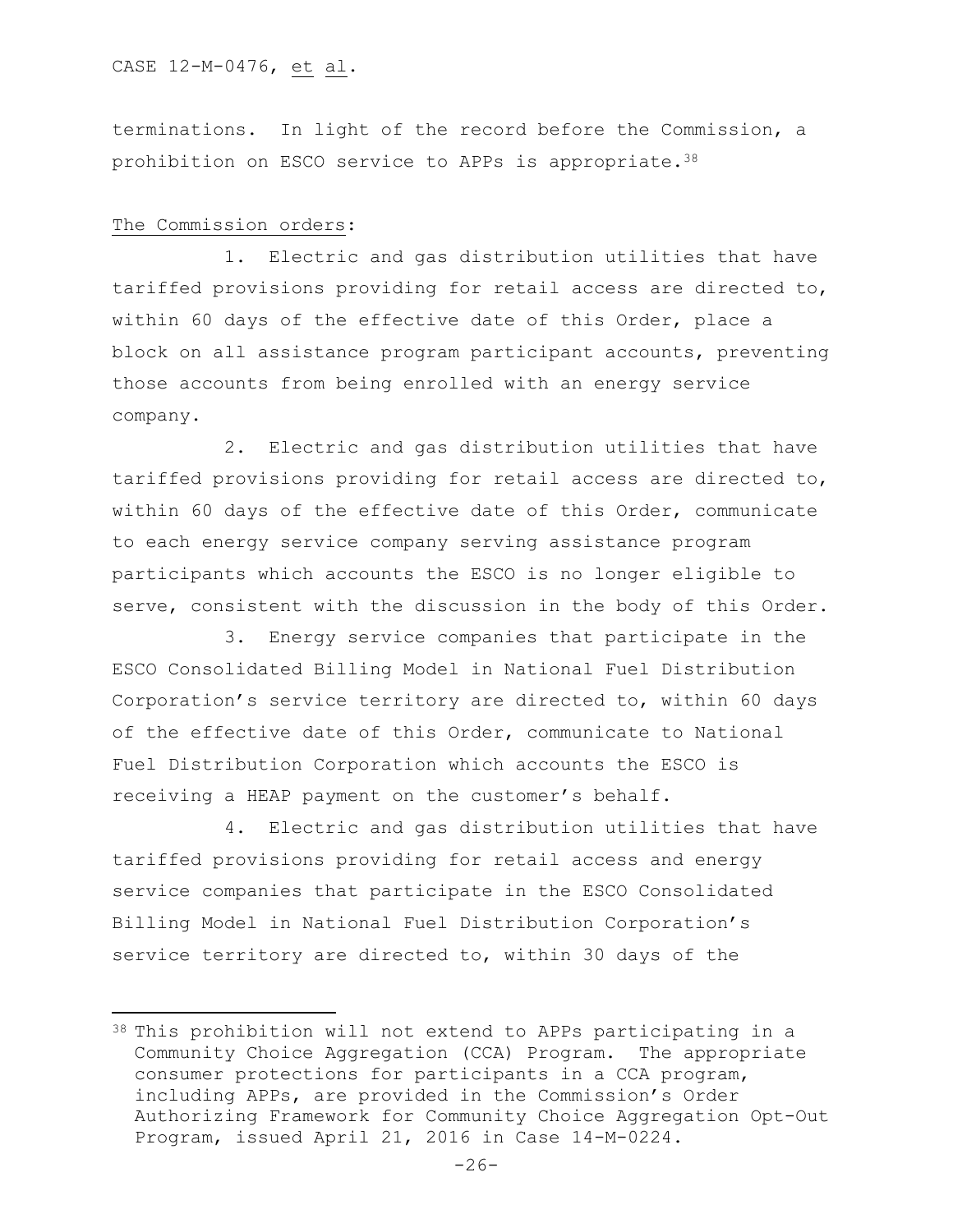effective date of this Order, file with the Secretary, for Department of Public Service Staff review, drafts of the letters to be sent to energy service company customers that are assistance program participants informing them that they will be returned to utility service, consistent with the discussion in the body of this Order.

5. Electric and gas distribution utilities that have tariffed provisions providing for retail access and energy service companies that participate in the ESCO Consolidated Billing Model in National Fuel Distribution Corporation's service territory are directed to, within 60 days of the effective date of this Order, send the letters developed pursuant to Ordering Clause 4 to energy service company customers that are assistance program participants, consistent with the discussion in the body of this Order.

6. Electric and gas distribution utilities that have tariffed provisions providing for retail access are directed to, on a rolling basis, communicate to each energy service company serving customers who subsequently become assistance program participants which accounts the ESCO is no longer eligible to serve by sending an updated list of such accounts, consistent with the discussion in the body of this Order.

7. Energy service companies that participate in the ESCO Consolidated Billing Model in National Fuel Distribution Corporation's service territory are directed to, on a rolling basis, communicate to National Fuel Distribution Corporation which accounts the ESCO is receiving a HEAP payment on the customer's behalf.

8. Electric and gas distribution utilities that have tariffed provisions providing for retail access are directed to on a rolling basis, notify energy service company customers that subsequently become assistance program participants by sending

 $-27-$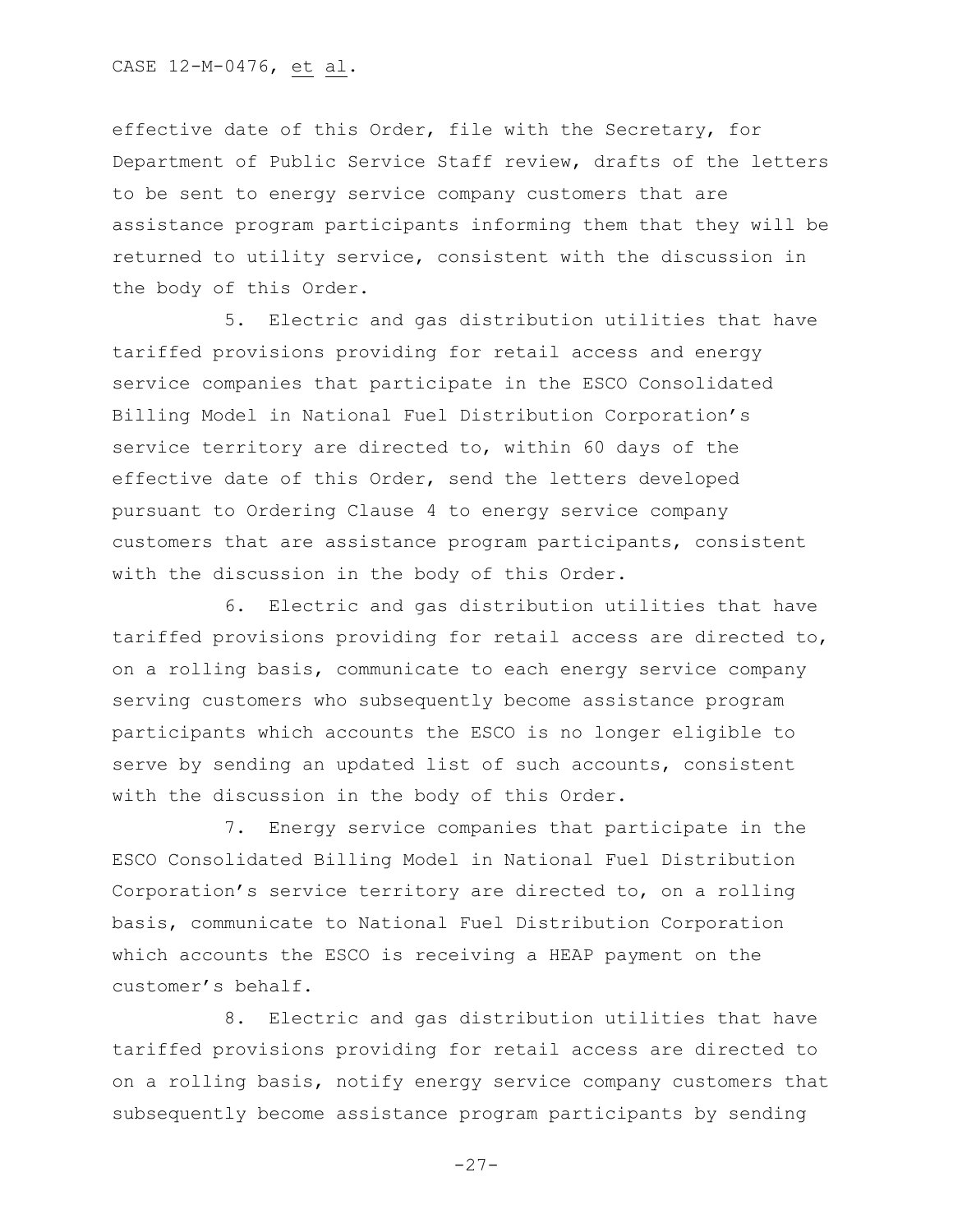such customers the letters developed pursuant to Ordering Clause 4, informing them of the prohibition imposed by this Order and that they will be returned to utility service.

9. Energy service companies that participate in the ESCO Consolidated Billing Model in National Fuel Distribution Corporation's service territory are directed to on a rolling basis, notify customers that subsequently become assistance program participants by sending such customers the letters developed pursuant to Ordering Clause 4, informing them of the prohibition imposed by this Order and that they will be returned to utility service.

10. Every energy service company eligible to serve customers in New York State shall, within 30 days of receiving the communication from the electric and gas distribution utilities pursuant to Ordering Clause 2 and 6 of this Order, deenroll any customer accounts identified by the electric and gas distribution utilities, provided that existing contracts will continue until their expiration.

11. Energy service companies that participate in the ESCO Consolidated Billing Model in National Fuel Distribution Corporation's service territory shall, within 60 days of the effective date of this Order, de-enroll any customer accounts on whose behalf the Energy service company receives a HEAP benefit, provided that existing contracts will continue until their expiration.

12. The Secretary in her sole discretion may extend the deadline set forth in this Order. Any requests for an extension must be in writing, must include a justification for the extension and must be filed at least one day prior to the deadline.

-28-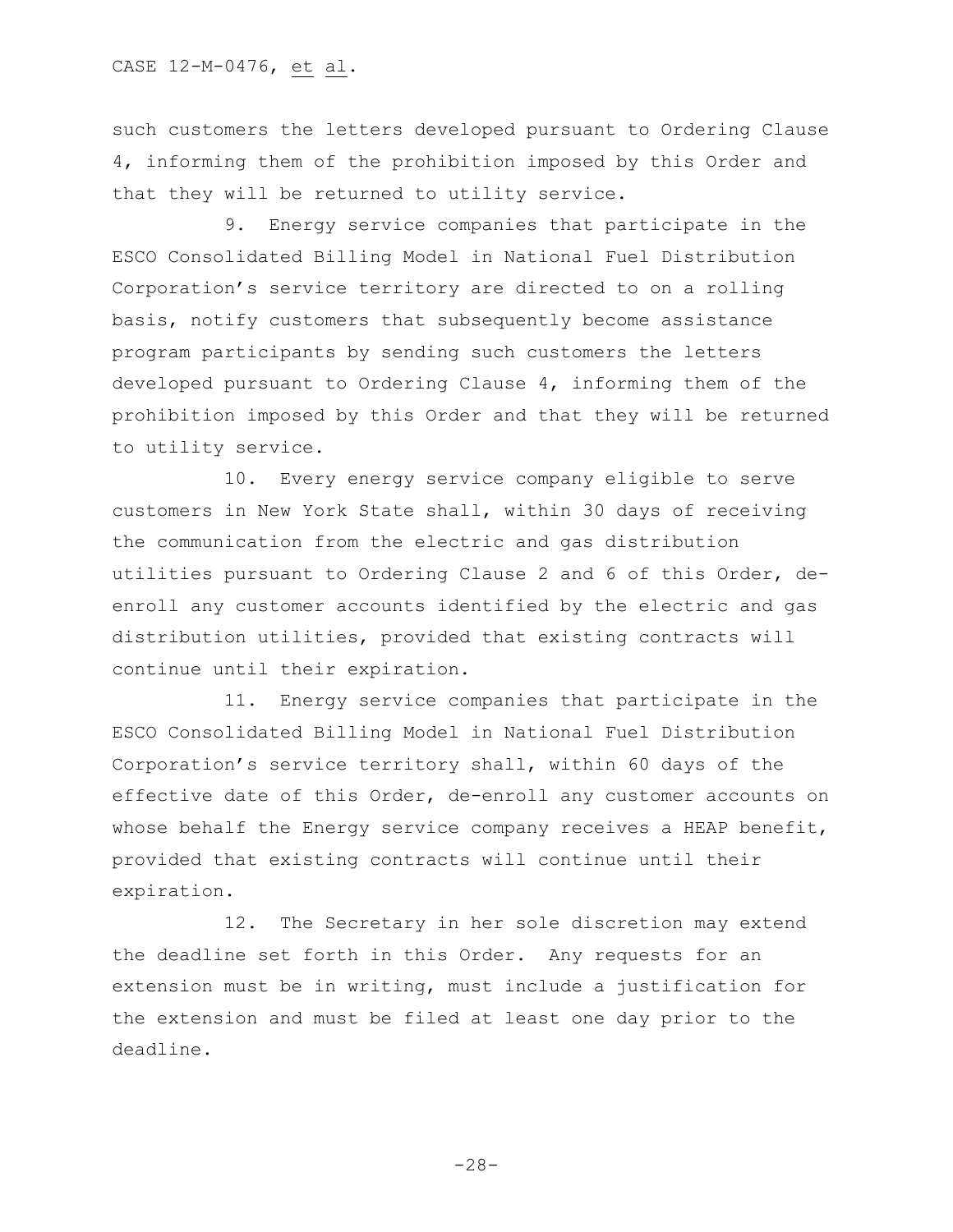13. These proceedings are continued.

By the Commission,

(SIGNED) KATHLEEN H. BURGESS Secretary